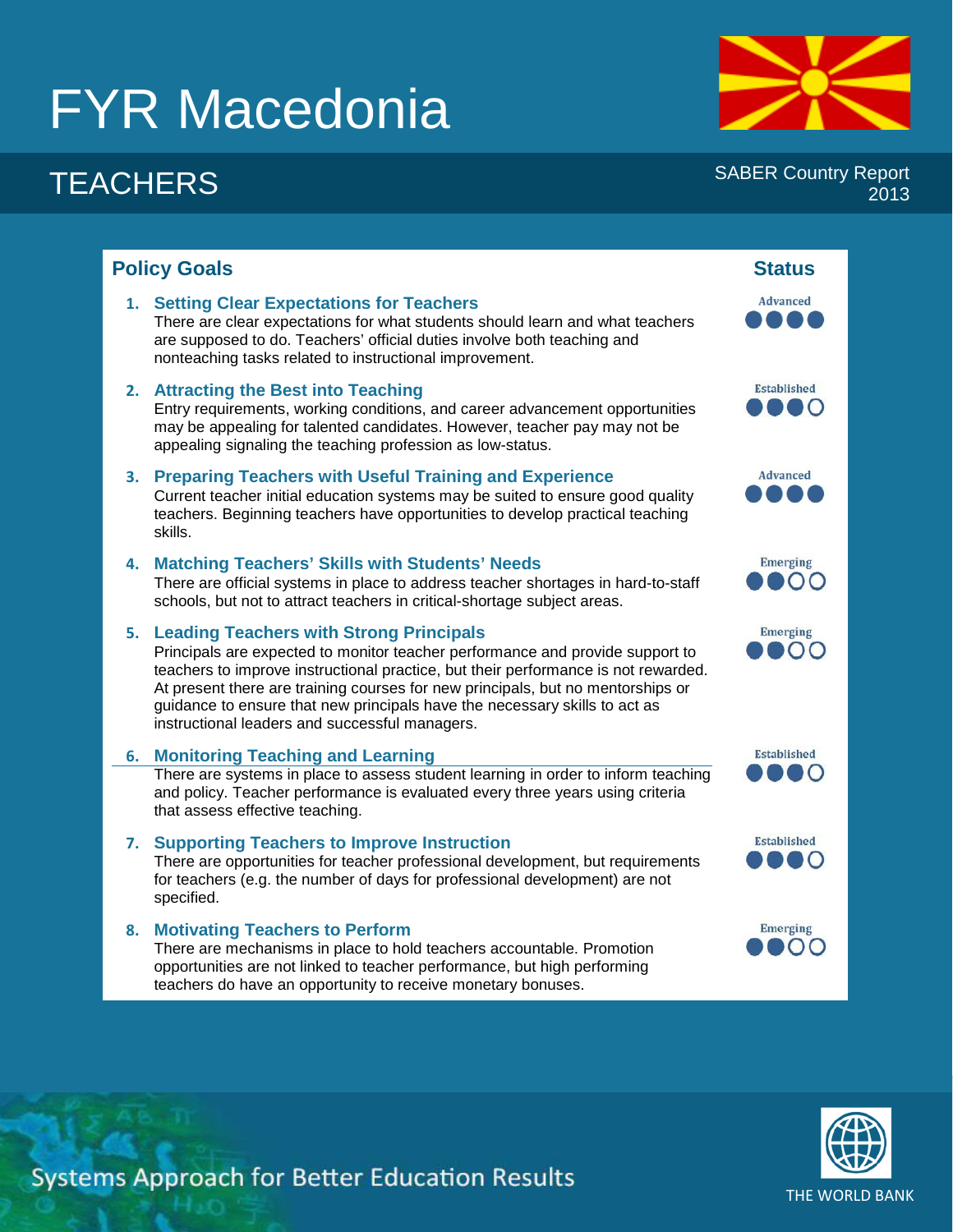#### **Overview of SABER-Teachers**

There is increasing interest across the globe in attracting, retaining, developing, and motivating great teachers. Student achievement has been found to correlate with economic and social progress (Hanushek & Woessmann 2007, 2009; Pritchett & Viarengo 2009; Campante & Glaeser 2009), and teachers are key: recent studies have shown that teacher quality is the main school-based predictor of student achievement and that several consecutive years of outstanding teaching can offset the learning deficits of disadvantaged students (Hanushek & Rivkin 2010; Rivkin, et al. 2005; Nye et al. 2004; Rockoff 2004; Park & Hannum 2001; Sanders & Rivers 1996).However, achieving the right teacher policies to ensure that every classroom has a motivated, supported, and competent teacher remains a challenge, because evidence on the impacts of many teacher policies remains insufficient and scattered, the impact of many reforms depends on specific design features, and teacher policies can have very different impacts depending on the context and other education policies in place.

**A new tool,** *SABER-Teachers***, aims to help fill this gap by collecting, analyzing, synthesizing, and disseminating comprehensive information on teacher policies in primary and secondary education systems around the world**. SABER-Teachers is a core component of SABER (Systems Approach for Better Education Results), an initiative launched by the Human Development Network of the World Bank. SABER collects information about different education systems' policy domains, analyzes it to identify common challenges and promising solutions, and makes it widely available to inform countries' decisions on where and how to invest in order to improve education quality.

**SABER-Teachers collects data on ten core teacher policy areas to offer a comprehensive descriptive overview of the teacher policies that are in place in each participating education system (see Box 1).** Data are collected in each participating education system by a specialized consultant using a questionnaire that ensures comparability of information across different education systems. Data collection focuses on the rules and regulations governing teacher management

#### **Box 1. Teacher policy areas for data collection**

- 1. Requirements to enter and remain in teaching
- 2. Initial teacher education
- 3. Recruitment and employment
- 4. Teachers' workload and autonomy
- 5. Professional development
- 6. Compensation (salary and non-salary benefits)
- 7. Retirement rules and benefits
- 8. Monitoring and evaluation of teacher quality
- 9. Teacher representation and voice
- 10. School leadership

systems. This information is compiled in a comparative database where interested stakeholders can access detailed information organized along relevant categories that describe how different education systems manage their teacher force, as well as copies of supporting documents. The full database is available at the SABER-Teacher website.

**To offer informed policy guidance, SABER-Teachers analyzes the information collected to assess the extent to which the teacher policies of an education system are aligned with those policies that the research evidence to date has shown to have a positive effect on student achievement.** SABER-Teachers analyzes the teacher policy data collected to assess each education system's progress in achieving 8 Teacher Policy Goals: 1. Setting clear expectations for teachers; 2. Attracting the best into teaching; 3. Preparing teachers with useful training and experience; 4. Matching teachers' skills with students' needs; 5. Leading teachers with strong principals; 6. Monitoring teaching and learning; 7. Supporting teachers to improve instruction; and 8. Motivating teachers to perform (see Figure 1).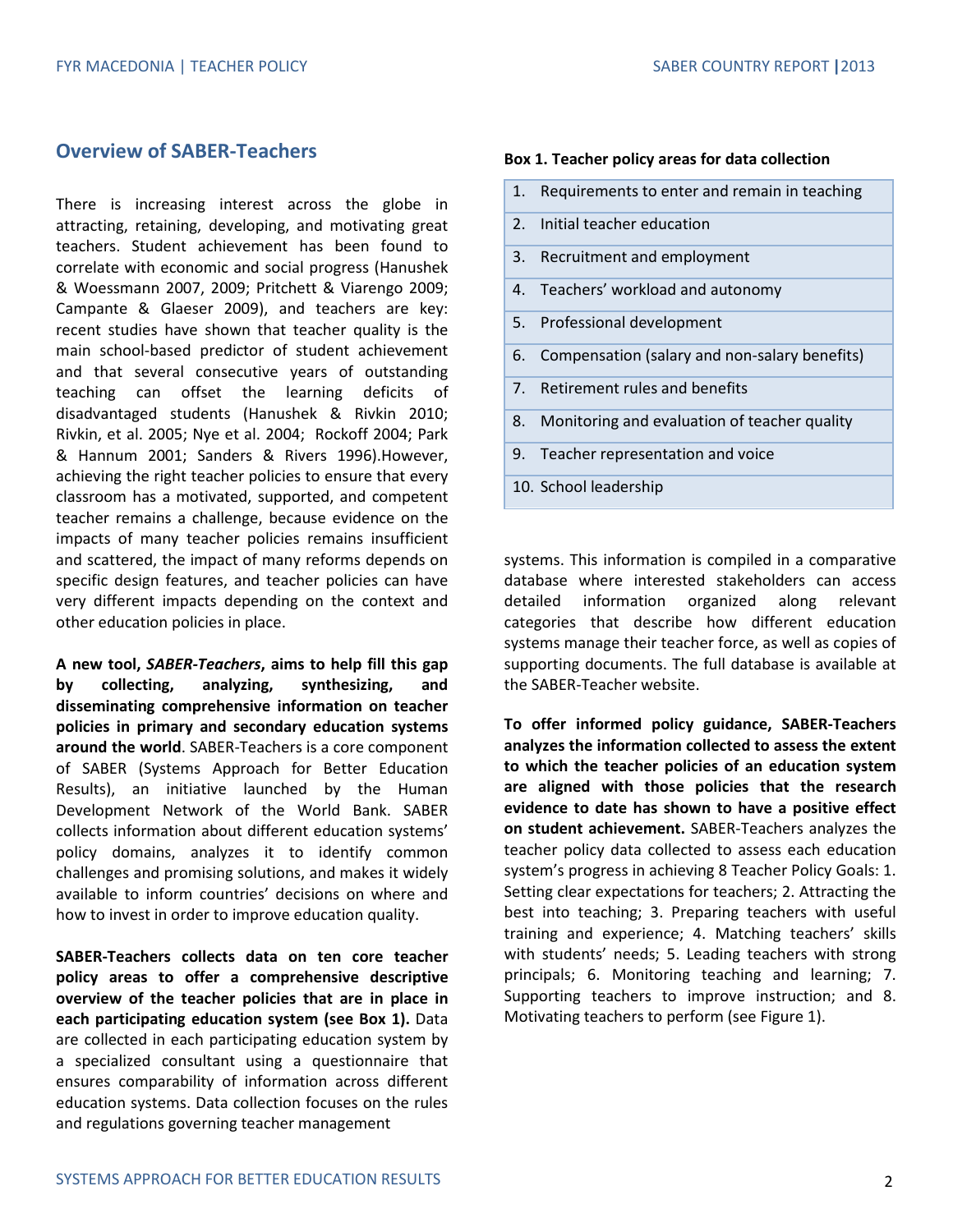

**The 8 Teacher Policy Goals are functions that all highperforming education systems fulfill to a certain extent in order to ensure that every classroom has a motivated, supported, and competent teacher**. These goals were identified through a review of evidence of research studies on teacher policies, and the analysis of policies of top-performing and rapidly-improving education systems. Three criteria were used to identify them: teacher policy goals had to be (i) linked to student performance through empirical evidence, (ii) a priority for resource allocation, and (iii) actionable, that is, actions governments can take to improve education policy. The eight teacher policy goals exclude other objectives that countries might want to pursue to increase the effectiveness of their teachers, but on which there is to date insufficient empirical evidence to make specific policy recommendations.

**By classifying countries according to their performance on each of the 8 Teacher Policy Goals, SABER-Teachers can help diagnose the key challenges that countries face in ensuring they have effective teachers**. For each policy goal, the SABER-Teachers team identified policy levers (actions that governments can take to reach these goals) and indicators (which measure the extent

to which governments are making effective use of these policy levers). Using these policy levers and indicators, SABER-Teachers classifies education systems' performance on each of the eight teacher policy goals using a four-category scale (latent, emerging, established, and advanced), which describes the extent to which a given education system has in place teacher policies that are known to be related to improved student outcomes. The main objective of this assessment is to identify the strengths and weaknesses of the teacher policies of an education system and pinpoint possible areas for improvement. For a more detailed report on the eight teacher policy goals, policy levers and indicators, as well as the evidence base supporting them, see Vegas *et al*. (2012).

**The main focus of SABER-Teachers is on policy design, rather than on policy implementation**. SABER-Teachers analyzes the teacher policies formally adopted by education systems. However, policies "on the ground", that is, policies as they are actually implemented, may differ quite substantially from policies as originally designed. In fact they often do differ, due to the political economy of the reform process, lack of capacity of the organizations in charge of implementing them, or the interaction between these policies and specific contextual factors. Since SABER-Teachers collects limited data on policy implementation, the assessment of teacher policies presented in this report needs to be complemented with detailed information that describes the actual configuration of teacher policies on the ground.

**This report presents results of the application of SABER-Teachers in Macedonia**. It describes Macedonia's performance in each of the 8 Teacher Policy Goals, alongside comparative information from education systems that have consistently scored high results in international student achievement tests and have participated in SABER-Teachers. Additional detailed descriptive information on Macedonia's and other education systems' teacher policies can be found on the SABER-Teachers website.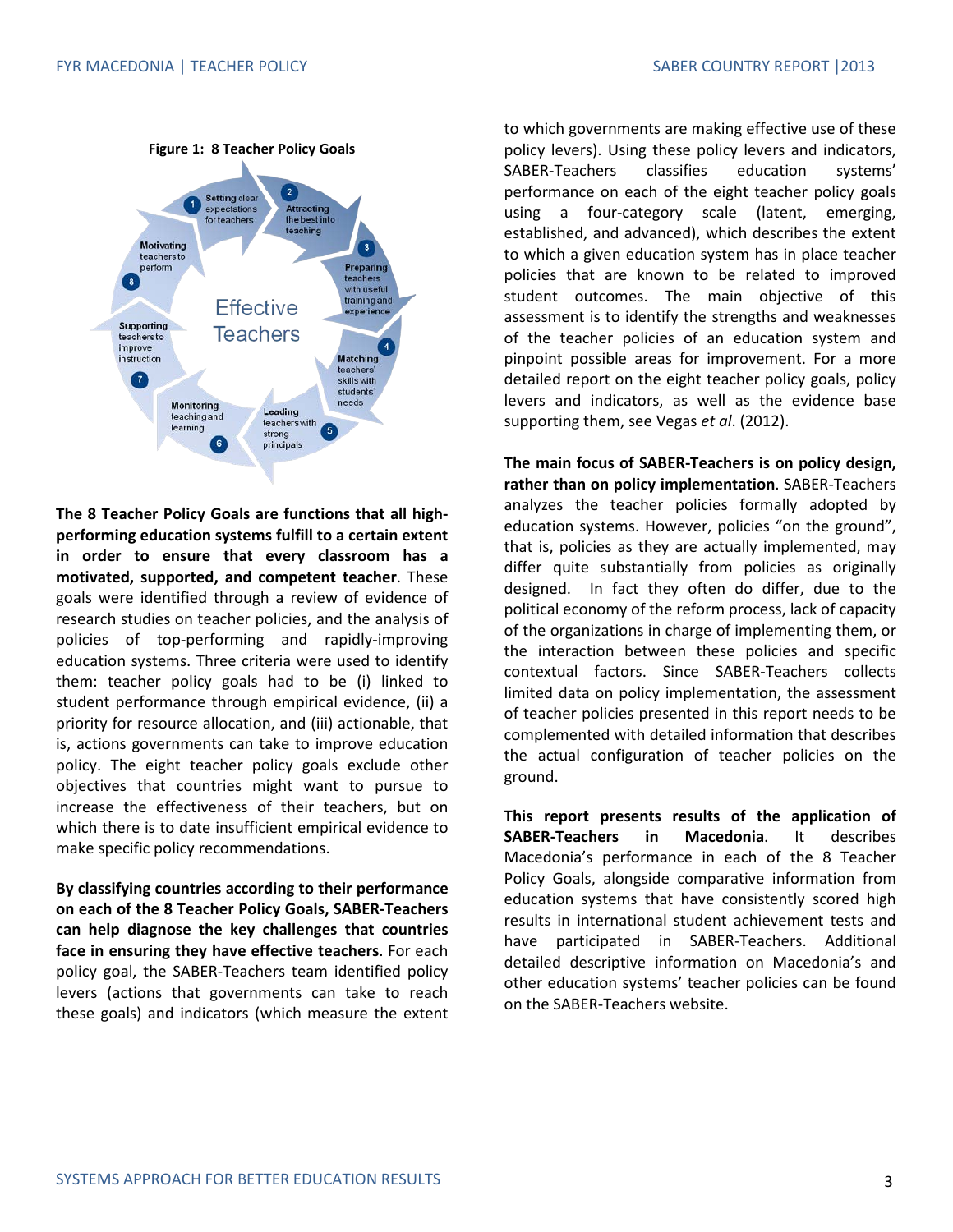#### **Macedonia's teacher policy system results**

#### **Goal 1: Setting clear expectations for teachers**

#### Advanced **@@@@**

Setting clear expectations for student and teacher performance is important to guide teachers' daily work and align necessary resources to make sure that teachers can constantly improve instructional practice. In addition, clear expectations can help ensure there is coherence among different key aspects of the teaching profession, such as teacher initial education, professional development, and teacher appraisal.

SABER-Teachers considers two policy levers that school systems can use to reach this goal: (1) clear expectations for what students should know and be able to do, and how teachers can help students reach these goals; (2) useful guidance on how teachers' can use their time to improve instruction at the school level.

**(1) In Macedonia, there are expectations for what students are expected to learn and for what teachers are supposed to do.** The Ministry of Education and Science is responsible for setting education goals and controlling the national curriculum. There are officially stipulated requirements for the minimum education, curriculum, and skills students must attain in every subject by every grade.

The tasks teachers are expected to carry out are officially stipulated. Teacher tasks go beyond classroom teaching to include activities related to instructional improvement (Figure 2).

**(2) Guidance on teachers' use of time could focus more on ensuring that their work conditions allow them to improve instruction.** Teachers' working time in Macedonia is officially defined as the overall number of working hours (as opposed to merely counting contact time with students or hours spent at the school). Global experience suggests this definition may be conducive to

learning, because it recognizes that teachers normally need to devote some time to non-teaching tasks, such as lesson planning, the analysis of student work, and professional development, as well as administrative tasks.

In addition, non-teaching tasks related to instructional improvement are officially a required part of teachers' work in Macedonia. Such tasks may include mentoring peers, collaborating on school plans, or participating in school evaluation. This is similar to successful education systems such as Ontario, Finland, Japan, South Korea, and Singapore devote considerable time at the school level to activities that are related to instructional improvement, such as collaboration among teachers on the analysis of instructional practice as well as mentoring and professional development (Darling Hammond & Rothman 2011, Darling-Hammond 2010, Levin 2008). In addition, these systems tend to devote a smaller share of teachers' time to actual contact time with students than other systems do, and a larger share to teacher collaboration, on-site professional development, and research on the effectiveness of various teaching strategies. Japan, for example, devotes about 40 percent of teachers' working time to this type of activities, while Ontario currently devotes 30 percent (Darling Hammond & Rothman 2011).

#### **Figure 2. Teachers' official tasks related to school improvement**

|                                  | Macedonia | iede | ᡴᠣ<br>Shangr | ω<br>Singapor |
|----------------------------------|-----------|------|--------------|---------------|
| <b>Mentor peers</b>              |           |      |              |               |
| Collaborate on school plan       |           |      |              |               |
| Design the curriculum            |           |      |              |               |
| Participate in school evaluation |           |      |              |               |
| Source: SABER-Teachers data      |           |      |              |               |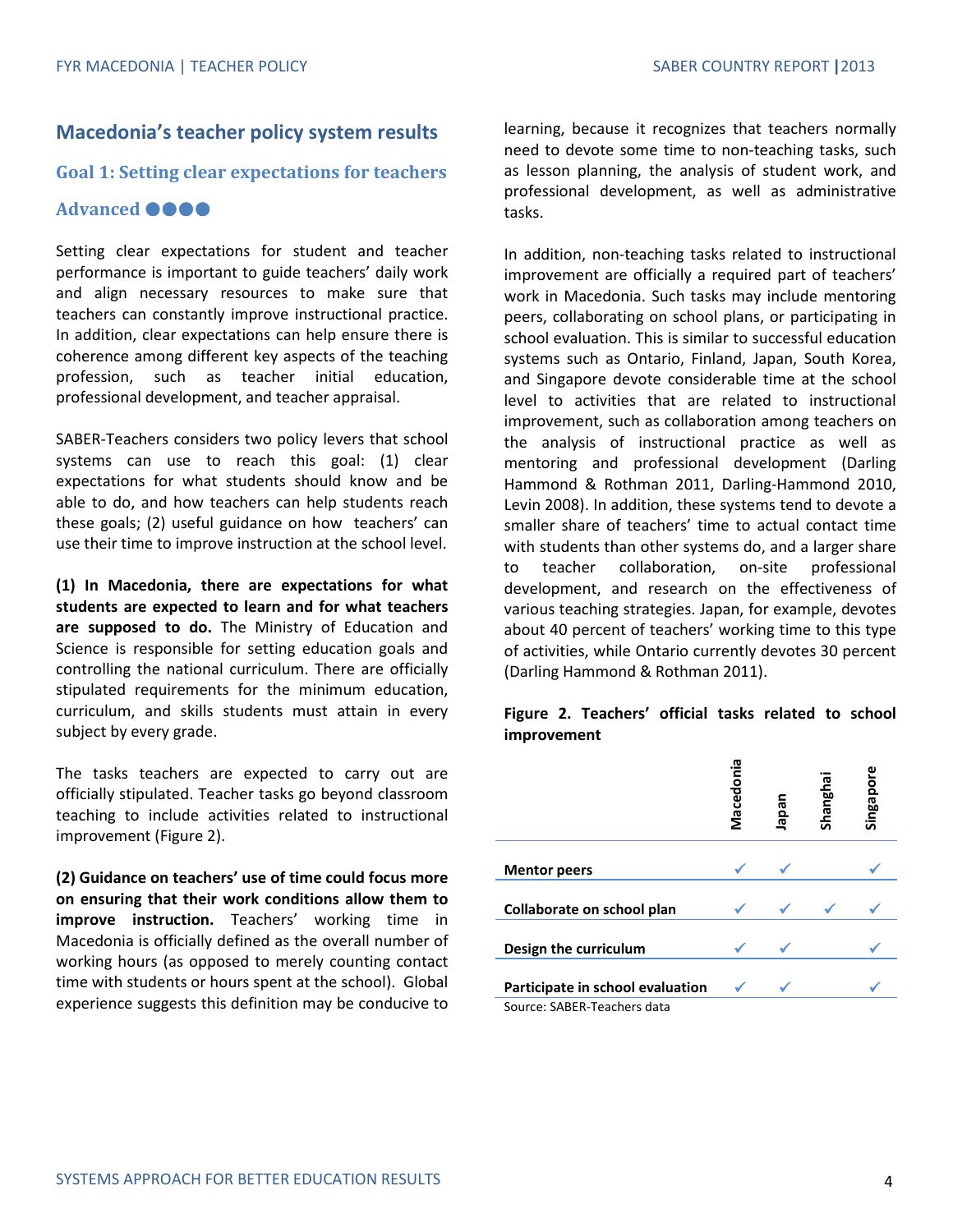#### **Goal 2: Attracting the best into teaching**

#### **Established**

The structure and characteristics of the teaching career can make it more or less attractive for talented individuals to decide to become teachers. Talented people may be more inclined to become teachers if they see that entry requirements are on par with those of well-regarded professions, if compensation and working conditions are adequate, and if there are attractive career opportunities for them to develop as professionals.

SABER-Teachers considers four policy levers that school systems can use to reach this goal: (1) requirements to enter the teaching profession; (2) competitive pay; (3) appealing working conditions; and (4) attractive career opportunities.

**(1) Macedonia, teachers are required to have at least a four-year Bachelor's degree in order to be qualified to teach**. Primary and secondary education teachers in Macedonia receive their initial teacher training in courses taken after 12 years of schooling. Formal requirements to become a primary or secondary school teacher are similar to those in top-performing international education systems. Teachers in Macedonia must pass a formal interview, have a minimum amount of practical professional experience and pass an assessment conducted by a supervisor based on their previous practical professional experience. There are also written exams as part of individual course programs, but there is not one officially mandated final written exam in pedagogical programs. Instead, teachers are required to participate in a one-year internship during their first year of teaching. During the internship, they prepare a research project (case study or essay), and a formal defense of the project.

In Macedonia, both concurrent and consecutive models for teacher training exist, but consecutive models are only available for secondary school teachers. Concurrent programs, programs that teach subject knowledge and pedagogic skills relatively simultaneously, are one pathway to enter the teaching profession for both primary and secondary teachers.

There is also a consecutive model for initial teacher training for secondary school teachers. Consecutive programs allow individuals who have a Bachelor's degree in a discipline other than education to gain a teaching certificate after one semester of study at university. To qualify as a teacher, a candidate must undergo a course of study that includes pedagogy, psychology, teaching methodology in the relevant subject and teaching practice at a school (Minimum 45 days).

Entry requirements in Macedonia may help attract a large potential pool of candidates for teaching, because there is more than one pathway to enter the teaching profession.

**(2) Teacher pay may not be appealing for talented candidates.** The starting salary for a teacher is 18.000 denars, which is slightly below the national average salary of 21.000 denars. It takes approximately eight years for a teacher to attain the national average salary. By comparison, the starting salary of a public servant with the same level of education as a starting teacher is approximately 16.000 (e.g. Salaries can vary from 12.000 denars as the starting salary for a policeman to the health sectors, where a doctor who has passed the state exam starts at 24.000 denars). In the private sector, the starting salary for a similarly skilled qualified individual with an MAis higher, usually around 20.000 denars (e.g. in Banking).

**(3) Working conditions may be appealing enough to attract talented individuals to the teaching profession.**  Working conditions may play an important role in the decision to become a teacher. Talented candidates who have opportunities in other professions may be discouraged from choosing to become teachers if working conditions are too poor. In Macedonia, there are standards for space, equipment, and sanitation. When a new school opens all standards must be achieved, and working conditions are assessed every three years through an external evaluation conducted by the State Education Inspectorate. In more than 60 percent of schools, working conditions meet standards, but working conditions may not be satisfactory in a smaller, rural schools. In situation where the school premises are not satisfactory, the state education inspectors inform the municipality council to take measures. The municipality usually does not give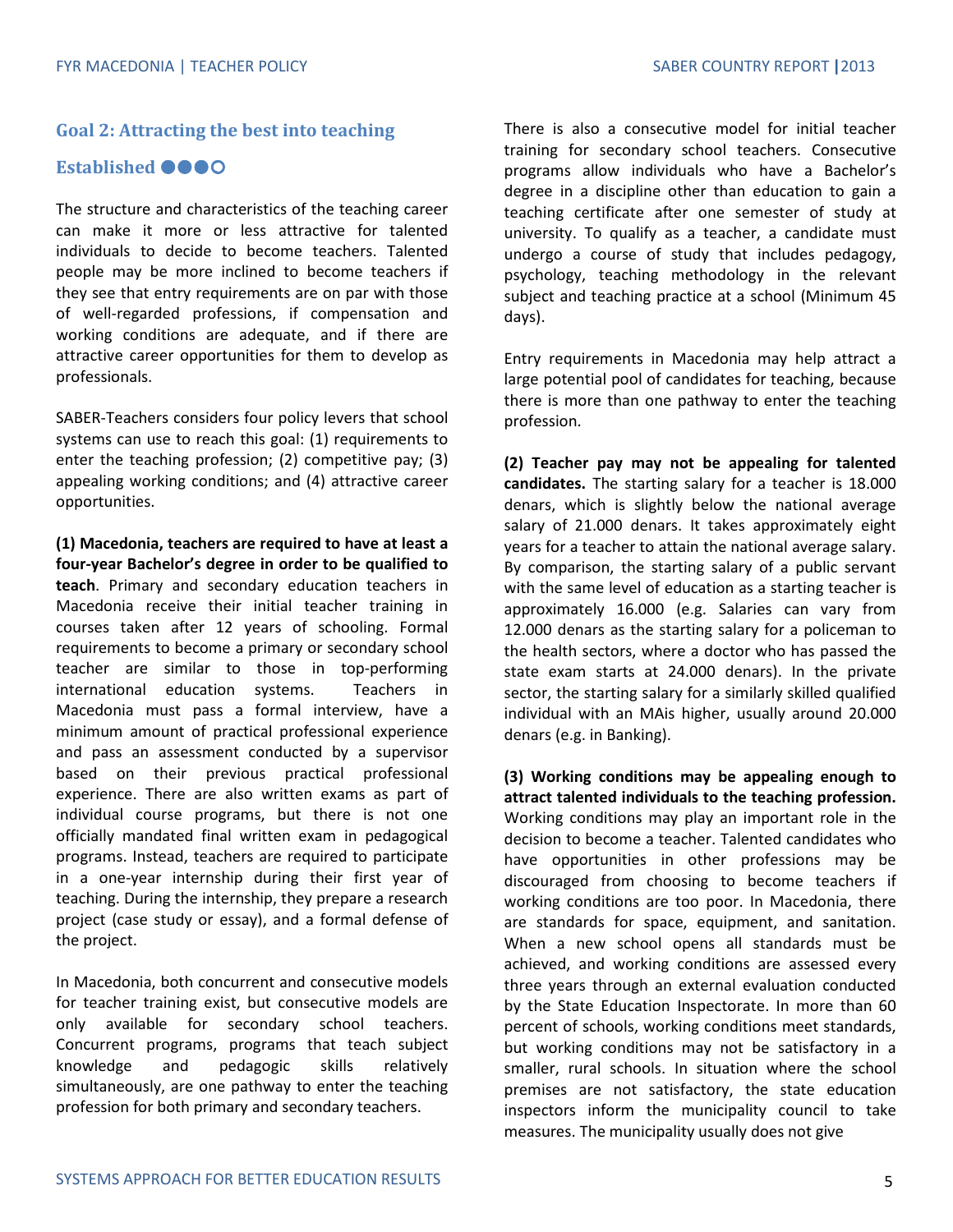



Source: SABER-Teachers data

feedback to the state education inspectors about the measures taken. Apart from the external evaluations, the inspectors also act upon complaints filed by students, parents and other educational stakeholders.

Student-teacher ratios, which are another indicator of teacher working conditions, are similar to those in topperforming international education systems. The student-teacher ratio for both primary and secondary education is 11.6:1 (Figure 3). It is important to note that there is substantial variation among schools. In urban schools the ration may be as great as 30 students per classroom, where class sizes in rural areas may be very small.

**(4) Opportunities for career advancement may be appealing enough to help attract talented individuals to the teaching profession.** Teachers in most education systems are offered opportunities for promotion to principal positions at some point in their careers. In addition to these "vertical" promotions, most highperforming education systems offer teachers the possibility of "horizontal" promotions, to academic positions that allow them to grow professionally as teachers and yet remain closely connected to instruction, instead of moving up to managerial positions (OECD 2012, Darling-Hammond 2010). Policies in Macedonia offer various opportunities for career advancement to teachers. Teachers have the option of applying to either school administration posts (such as school principals) or academic leadership positions. Additionally, promotion opportunities in Macedonia are not officially linked to teacher performance. This is another way of improving career opportunities in the teaching profession for attractive candidates.

#### **Goal 3: Preparing teachers with useful training and experience**

#### Advanced **OOOO**

Equipping teachers with the skills they need to succeed in the classroom is crucial. Teachers need subject matter and pedagogic knowledge, as well as classroom management skills and lots of teaching practice in order to be successful in the classroom. In addition, preparation puts all teachers on an equal footing, giving them a common framework to improve their practice.

SABER-Teachers considers two policy levers school systems can use to reach this goal: (1) minimum standards for pre-service training programs; (2) required classroom experience for all teachers.

**(1) Teacher initial education requirements have the potential to provide prospective teachers with the necessary knowledge and skills to be successful in the classroom.** Virtually all high-performing countries require that teachers have an educational level equivalent to ISCED 5A (a Bachelor's degree), and some systems, such as Finland, require in addition a researchbased master's degree (OECD 2011). School teachers in Macedonia go through their teacher initial education at the ISCED5A level and above, attending a practically oriented 4-year Bachelor's degree course.

**(2) Practical classroom experience requirements for novice teachers could be strengthened.** Practical experience is an important factor in teaching quality. The more teachers try out their pedagogical theories, subject-matter knowledge, and classroom management skills, the better prepared they will be for their job. Most high-performing systems require their teacher entrants to have a considerable amount of classroom experience before becoming independent teachers, and some of these systems provide mentoring and support during the first and even second year on the job (Darling-Hammond 2010, Ingersoll 2007). In Macedonia, student teachers for primary and secondary education positions have to develop classroom experience during their teacher initial education program, but the duration of classroom experience varies across teacher training colleges and universities. Mentoring programs are obligatory for new teachers, but these also vary depending on where a teacher obtains his/her degree.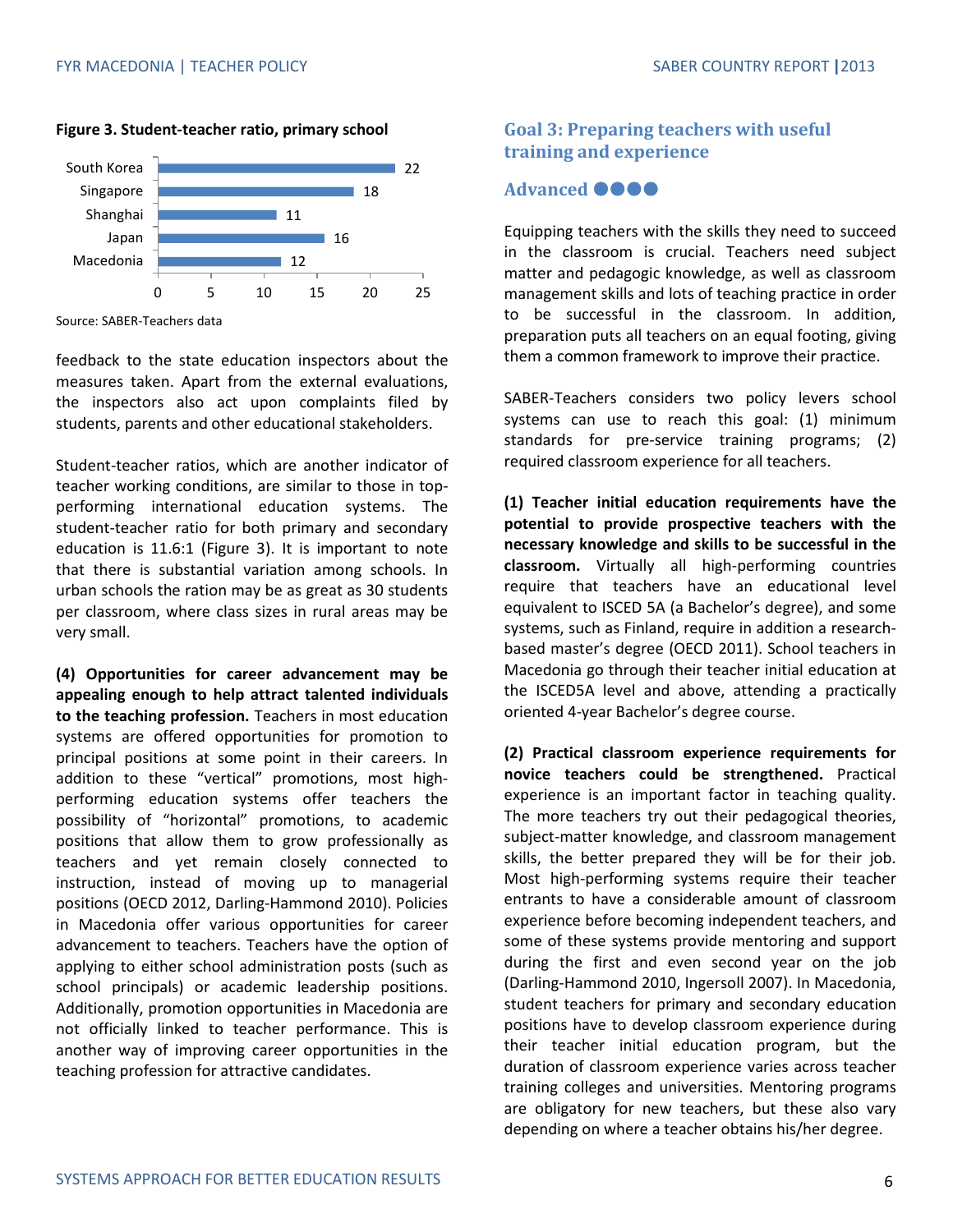**Figure 4. Required classroom experience, primary school teachers**

|                             | Macedonia | uedel | Shangha | Singapore | South Korea |
|-----------------------------|-----------|-------|---------|-----------|-------------|
| 3 months or less            |           |       |         |           |             |
|                             |           |       |         |           |             |
| 12 months or less           |           |       |         |           |             |
|                             |           |       |         |           |             |
| 12-24 months                |           |       |         |           |             |
|                             |           |       |         |           |             |
| More than 24 months         |           |       |         |           |             |
| Source: SABER-Teachers data |           |       |         |           |             |

The classroom experience required of teacher trainees during initial education is less than twelve months approximately 230 hours for primary school teachers, and varying widely from 10 hours to 100 hours for secondary school teachers- Figure 4. Teacher candidates who purse a consecutive model of education, obtaining their BA in a subject area first and then pursing a teaching certification, much have a minimum of 45 days teaching practice. In highperforming systems, programs aimed at facilitating new teachers' transition into teaching for both primary and secondary school teachers are usually longer than 7 months. These programs have the potential to make teachers more effective in the classroom and reduce teacher turnover.

#### **Goal 4: Matching teachers' skills with students' needs**

#### **Emerging**

Ensuring that teachers work in schools where their skills are most needed is important for both equity and efficiency. First, it is a way of ensuring teachers are distributed as efficiently as possible, making sure that there are no shortages of qualified teachers at any given grade, education level, or subject. Second, it is a means of ensuring all students in a school system have an

equal opportunity to learn. Without purposeful allocation systems, it is likely that teachers will gravitate towards schools serving better-off students or located in more desirable areas, deepening inequalities in the system.

SABER-Teachers considers two policy levers school systems can use to reach this goal: (1) incentives for teachers to work in hard-to-staff schools; and (2) incentives for teachers to teach in critical shortage areas.

**(1) There are mechanisms to ensure that there are not teacher shortages in hard-to-staff schools**. Attracting effective teachers to work in hard-to-staff schools (schools that are in disadvantaged locations or serve underprivileged populations) is a challenge for many countries, and often requires a specific set of incentives. In Macedonia there is a policy for teachers to teach in hard-to-staff schools. Teachers receive a monetary bonus for teaching in these schools (Figure 5). In practice, these bonuses are not large (10 percent of a teacher's salary in schools with the greatest shortages) and may not be appealing enough to attract qualified teachers.

**(2) Macedonia has not identified critical-shortage subjects, and there is no policy does not systematically identify or address critical shortage subjects.** Critical shortage subjects, subjects where there is a shortage of teachers to meet student needs, are present in many education systems, and many systems develop policies and offer incentives for teachers to teach these subjects (e.g. monetary bonuses, subsidized education/ scholarships in these subject areas). However, 28% of teachers in primary and lower secondary schools do not meet the minimum standards required for teachers due to the lower level of education (ISCED 5B that was required in the past) or due to teaching subjects he/she is not qualified (usually arts). There is shortage of teachers in rural schools and in Albanian or Turkish language of instruction. These are small rural schools and there are not enough classes to employ full-time teachers for each subject. Even if there are qualified teachers on the labor market they are not interested in working part-time, especially in hard-to-staff school areas.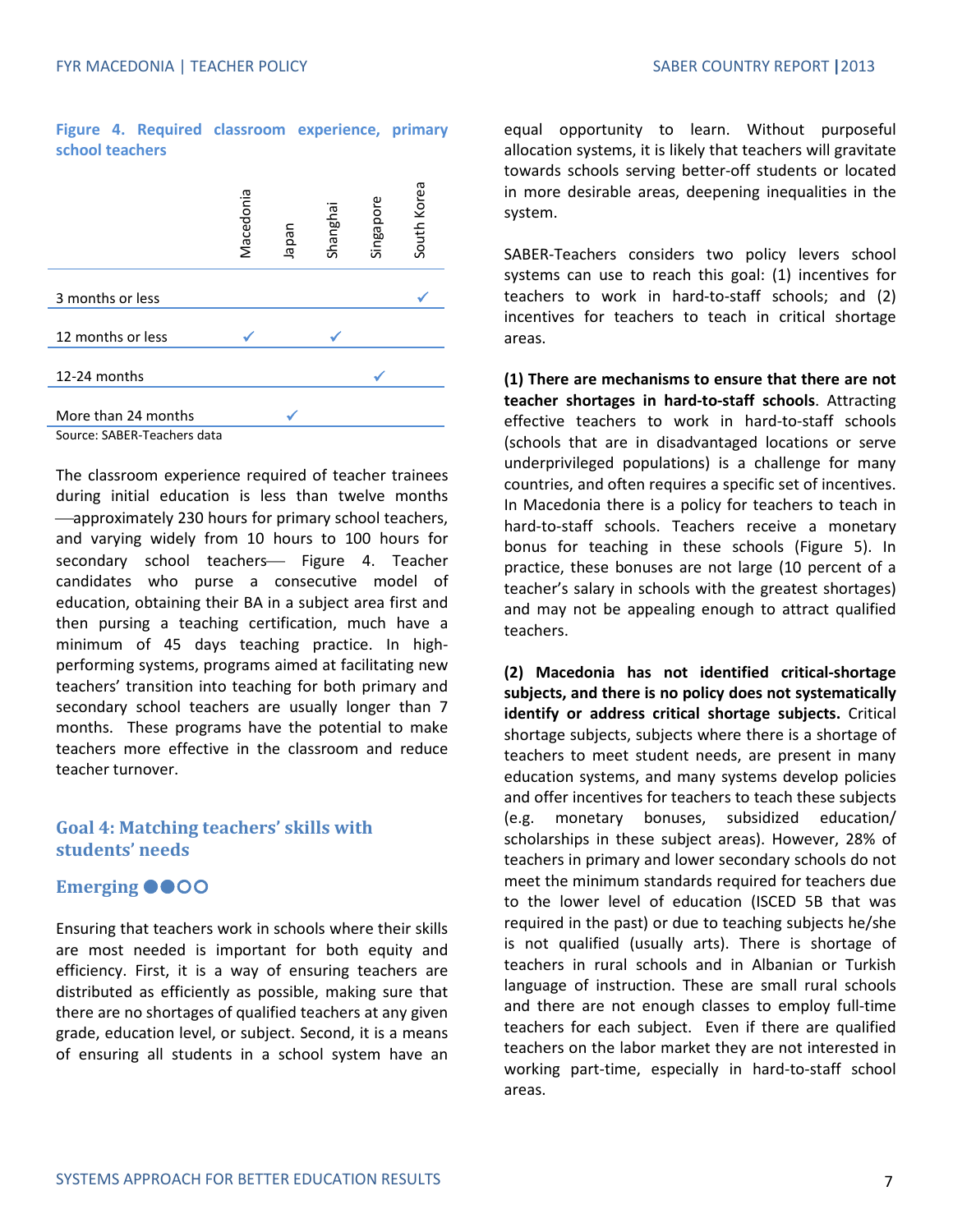#### **Figure 5. Incentives for teachers to teach in hard-to-staff schools**

|                             | Macedonia | lede | Shangt | ō<br>Singapo | ී<br>Š٦<br>South |
|-----------------------------|-----------|------|--------|--------------|------------------|
| <b>Promotion</b>            |           |      |        |              |                  |
| <b>Higher basic salary</b>  |           |      |        |              |                  |
| <b>Monetary bonus</b>       |           |      |        |              |                  |
| <b>Subsidized education</b> |           |      |        |              |                  |
| <b>Housing support</b>      |           |      |        |              |                  |
| Source: SABER-Teachers data |           |      |        |              |                  |

Note: Singapore has no specific incentives to attract qualified teachers to hard-to-staff schools, but it does have a centrallymanaged teacher deployment system that ensures an equitable and efficient distribution of teachers.

#### **Goal 5: Leading teachers with strong principals**

#### **Emerging**

The quality of school heads is an important predictor of student learning. Capable principals can act as instructional leaders, providing direction and support to the improvement of instructional practice at the school level. In addition, capable principals can help attract and retain competent teachers.

SABER-Teachers considers two policy levers school systems can use to reach this goal: (1) education system's investment in developing qualified school leaders; (2) decision-making authority for school principals to support and improve instructional practice.

**(1) In Macedonia, there are programs to support the development of principals' leadership skills, including coursework.** A training program that consists of six modules is compulsory for candidates for principals. These modules include: An introductory module, a module on organizations, managing people in organization, principals as educational leaders, planning and decision making, and law regulation and financing. After completion of each module a candidate prepares seminar paper which is presented in front of the trainer. The Ministry sets up a final exam for the candidates who have successfully completed the training course.

Research from top-performing education systems suggests principals can develop leadership skills through supported work experience or through specific training courses. High-performing systems such as Japan, South Korea, Shanghai, and Singapore require the participation of applicants to principal positions in specific coursework and/or a specialized internship or mentoring program aimed at developing essential leadership skills (OECD, 2012; Darling-Hammond 2010).

To become a school principal in Macedonia, an applicant must have a minimum of 5 years of teaching experience and at least a four-year Bachelor's degree. There are currently no training mechanisms beyond the six-module course to ensure that applicants to principal positions can develop the necessary skills to act as instructional leaders, such as participation in a mentoring or internship program.

There is no policy to evaluate principal performance and principals' performance is not rewarded with incentives or bonuses. Research suggests that improving principal performance can both enhance teacher quality and lead to better outcomes in student achievement. Principals in most education systems play a critical role, and are the local point of contact for most teachers seeking guidance in their day-to-day work. Most highperforming education systems have mechanisms in place to ensure accountability and to evaluate the performance of principals.

**(2) Principals in Macedonia are explicitly expected to monitor teacher performance and to provide support and guidance to teachers for the improvement of instructional practice.** Once education systems get talented candidates to become principals, they need to structure their time to focus on improving instruction (OECD 2012, Barber & Mourshed 2007). Highperforming education systems such as Finland, Ontario, and Singapore think of their principals as instructional leaders. Principals are expected to be knowledgeable in teaching and curriculum matters, as well as to provide guidance and support to teachers (Figure 6). They evaluate teachers, provide feedback, assess the school's needs for professional development, and direct instructional resources where they are most needed (Darling-Hammond & Rothman 2011).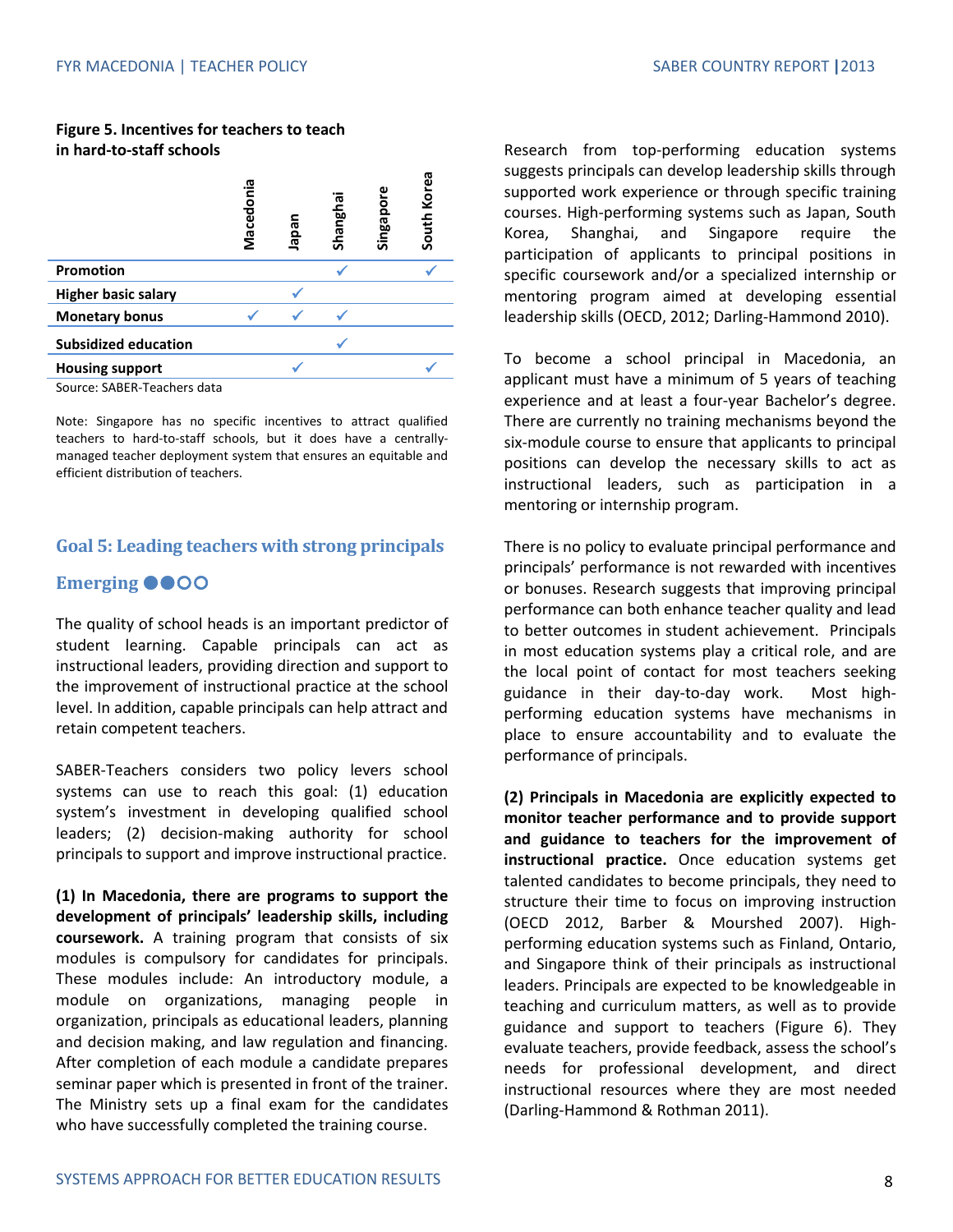#### **Figure 6. Mechanisms to support the development of principals' leadership skills**

|                                  | Macedonia | uedel | Shangha | Singapor | Korea<br>South <b>K</b> |
|----------------------------------|-----------|-------|---------|----------|-------------------------|
| <b>Courses or other training</b> |           |       |         |          |                         |
| requirements                     |           |       |         |          |                         |
| <b>Mentoring or internship</b>   |           |       |         |          |                         |
| program                          |           |       |         |          |                         |
| Source: SABER-Teachers data      |           |       |         |          |                         |

In Macedonia, principals are expected to hire and dismiss teachers, assess teachers' performance, evaluate the overall school's performance, manage the schools budget, represent the school, respond to subnational and local authorities, and maintain student discipline. Many of the tasks that are expected from principals in Macedonia are aligned with instructional leadership tasks that research suggests are associated with high student performance, though their administrative load may be especially burdensome and may detract from their ability to manage teachers effectively.

#### **Goal 6: Monitoring teaching and learning**

#### **Established**

Assessing how well teachers are teaching and whether students are learning or not is essential to devise strategies for improving teaching and learning. First, identifying low-performing teachers and students is critical for education systems to be able to provide struggling classrooms with adequate support to improve. Second, teacher and student evaluation also helps identify good practices which can be shared across the system to improve school performance.

SABER-Teachers considers three policy levers school systems can use to reach this goal: (1) availability of data on student achievement in order to inform teaching and policy; (2) adequate systems to monitor teacher performance; (3) multiple mechanisms to evaluate teacher performance.

**(1) In Macedonia, there are systems in place to assess student learning in order to inform teaching and policy.** All high-performing education systems ensure that there is enough student data to inform teaching and policy, but they do so in very different ways. Regardless of the mechanism they decide to follow, high-performing systems ensure that three main functions are fulfilled: (1) There is a system to collect relevant and complete data on student achievement regularly;(2) There is a mechanism for public authorities to have access to these data so that they can use it to inform policy; and (3) There is a mechanism to feed these data and relevant analyses back to the school level, so that teachers can use it to inform the improvement of instructional practice. In Macedonia, principals receive assessment data that compare their school's performance with national averages. National data are publicly available. However, because the law does not stipulate that data collected from these assessments be comparable year on year, it may not be possible to look at time trends and changes in school performance.

In Macedonia, there are sample-based national student assessments after completion of grades 4 and 8 (for children ages 10 and 14), but it is was last implemented in the year 2006. There are also external assessments of students in all grades each year (ages 10-18). Each student is assessed in two subjects. It is planned this year results to be used for teacher assessment and to impact teachers' salaries from year 2014. All students are required to take and pass a national exam, the State Matura, to graduate. Macedonia also participates in international assessments (PISA, TIMSS, and PIRLS). Despite the opportunity to connect the results of national assessments to teacher performance, results of these exams do not have any impact on teacher evaluation or salary.

**(2) There are systems in place, both internal and external evaluations, to monitor teacher performance**. In Macedonia, national authorities monitor teacher performance and track teachers over time through an assigned personal identification number. One-third of teachers are externally evaluated each year, so that each teacher gets evaluated once every three years. Teachers keep portfolios, which are the basis for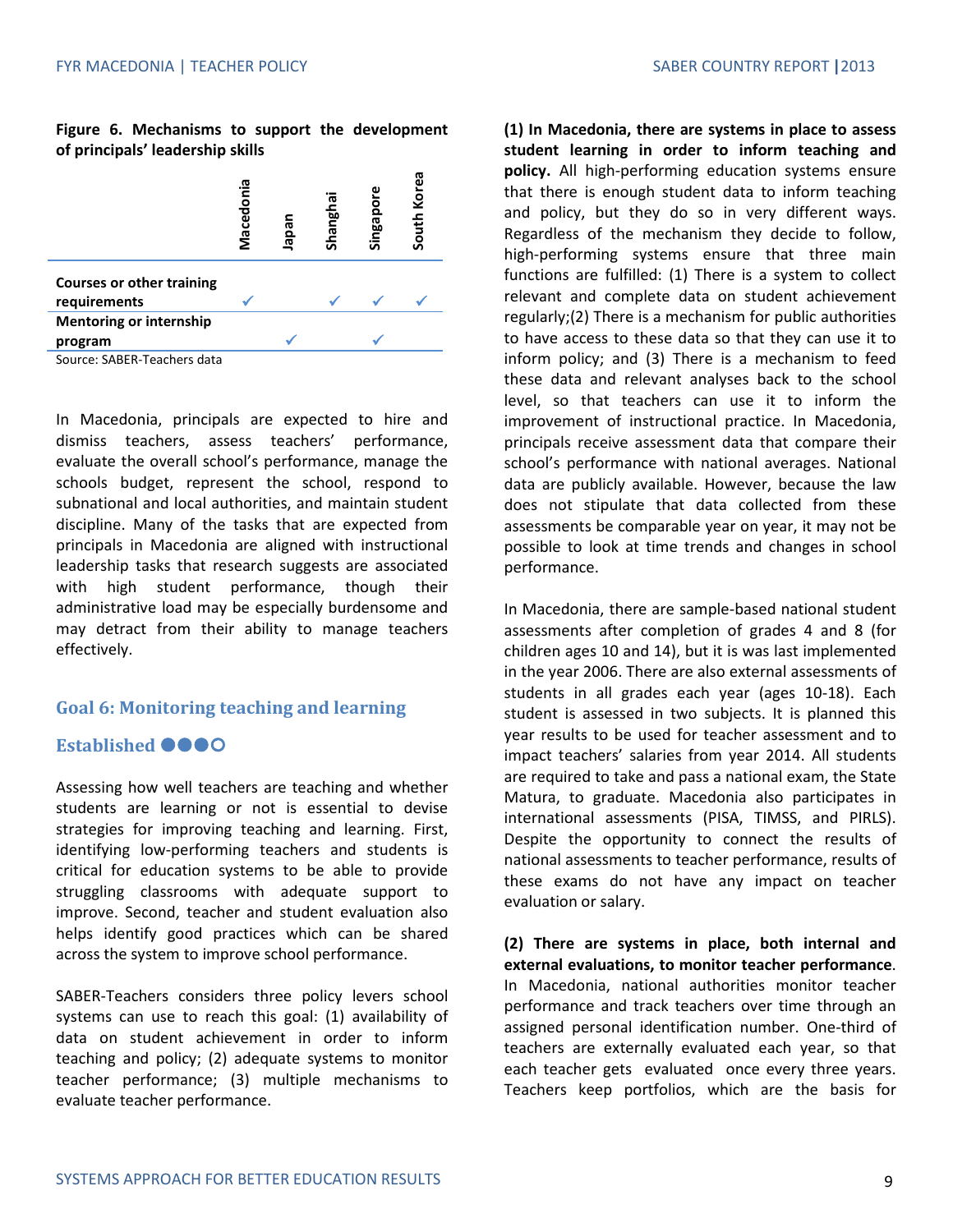evaluation. There is a book of rules that is used by state educational inspectors to assess the fulfillment of teachers' duties regulated in the laws for education. It contains standards against which a teacher portfolio is assessed. The laws for primary and secondary education prescribe that the external evaluation will influence the teacher salaries and that after three unsatisfactory results a teacher will be dismissed. In practice, this policy is not enforced. Principals are also involved in internally monitoring teacher performance. These internal evaluations include mandatory classroom observation. In addition to internal and external evaluations, school management staff are monitoring and assessing the teachers' performance but there is no official performance evaluation process in place.

**(3) According to policy, the criteria used to evaluate teacher performance focus heavily on criteria that have been found in research influence student achievement (Figure 7).** Research suggests that no single method of evaluating teacher performance is failsafe. Most high-performing systems conduct teacher evaluations using a multiplicity of mechanisms of data collection and varied criteria for assessment. Furthermore, research has shown that a balance of different criteria—such as a combination of a student achievement results, classroom observations and feedback from student survey results—might be more effective. Many top-performing education systems define explicit criteria for assessing teacher performance. Figure 7, for instance, highlights some of these criteria.

#### **Figure 7. Criteria to evaluate teacher performance**

|                                   | Macedonia | nedel | Shanghai | Singapore | South Kore |
|-----------------------------------|-----------|-------|----------|-----------|------------|
| Subject matter knowledge          |           |       |          |           |            |
| <b>Teaching methods</b>           |           |       |          |           |            |
| <b>Student assessment methods</b> |           |       |          |           |            |
| Students' academic achievement    |           |       |          |           |            |
| Source: SABER-Teachers data       |           |       |          |           |            |

#### **Goal 7: Supporting teachers to improve instruction**

#### **Established**

Support systems are necessary to help improve instruction at the school level. In order to constantly improve instructional practice, teachers and schools need to be able to analyze specific challenges they face in classroom teaching, have access to information on best practices to address these challenges, and receive specific external support tailored to their needs.

SABER-Teachers considers three policy levers school systems can use to reach this goal: (1) availability of opportunities for teacher professional development; (2) teacher professional development activities that are collaborative and focused on instructional improvement; (3) making sure teacher professional development is assigned based on perceived needs.

**(1) Teachers are required to participate in teacher professional development, but there are no specific requirements as to the duration or intensity of the training.** In Macedonia, participating in professional development is a requisite to stay in the profession as well as a requisite for promotions. In addition, in order to advance from one rank to another in the teacher career ladder, teachers are required to have participated in professional development seminars or workshops according to their rank. Teacher professional development is provided free of charge.

**(2) Teacher professional development includes activities that have been found by research to be associated with instructional improvement (Figure 8).**  Research suggests that effective teacher professional development is collaborative and provides opportunities for the in-school analysis of instructional practice, as opposed to being limited to one-time workshops or conferences. As mentioned earlier, highperforming education systems like Japan and Ontario devote as much as 30 per cent of school time to professional development and instructional improvement activities. Some of these include observation visits to other schools, participation in teacher or school networks as well as opportunities to engage in research, mentoring or coaching. All such opportunities exist in Macedonia.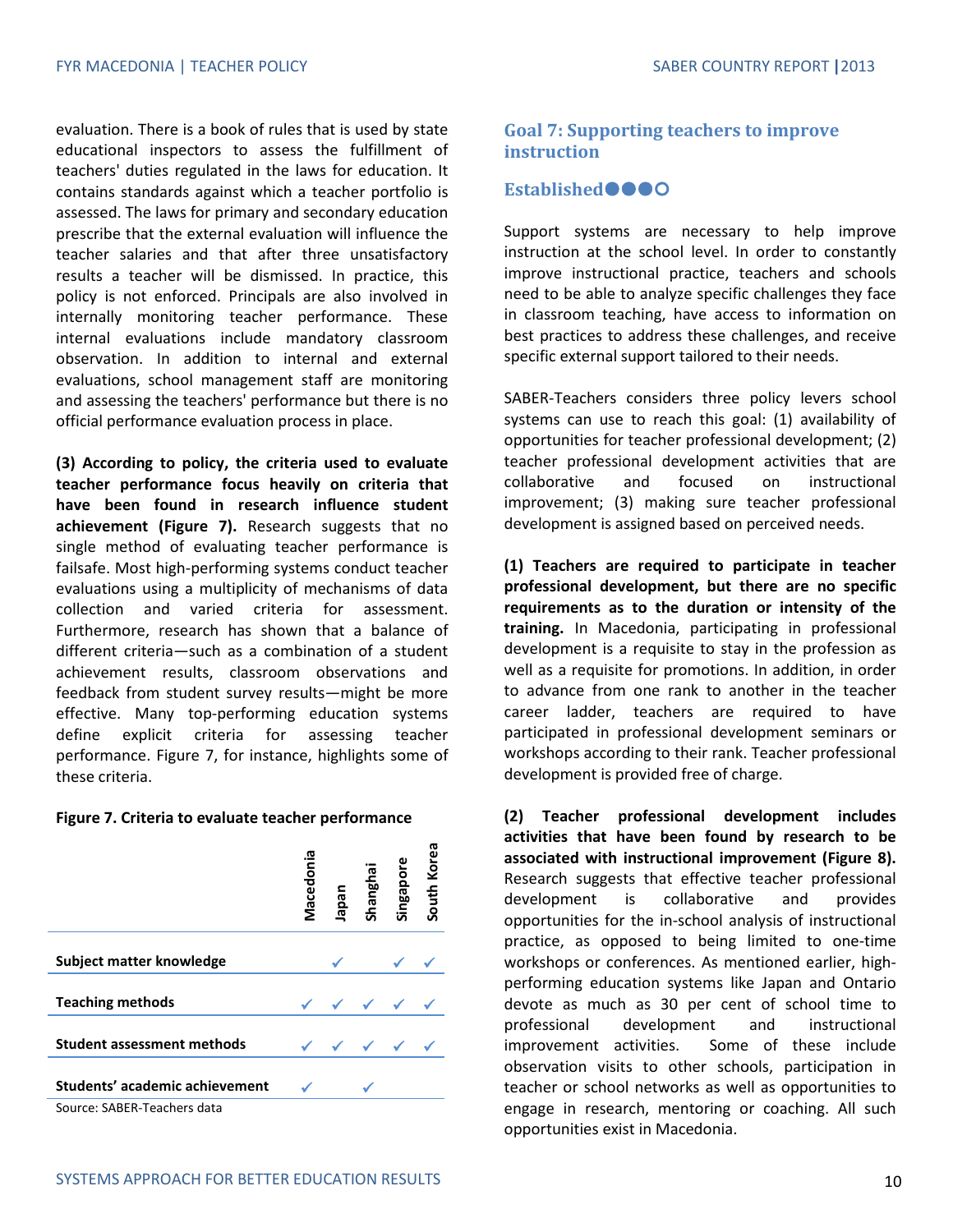#### **Figure 8.Types of professional development**

|                             | Macedonia | Iapan | Shanghai | Singapore | South Korea |
|-----------------------------|-----------|-------|----------|-----------|-------------|
| <b>Observation visits</b>   |           |       |          |           |             |
| <b>Teacher networks</b>     |           |       |          |           |             |
| <b>School networks</b>      |           |       |          |           |             |
| <b>Research</b>             |           |       |          |           |             |
| <b>Mentoring/coaching</b>   |           |       |          |           |             |
| Source: SABER-Teachers data |           |       |          |           |             |

**(3) Teacher professional development is formally assigned based on perceived needs**. When teachers perform poorly on external evaluations, they may be assigned to participate in professional development activities. Assigning professional development to teachers, or connecting them with a supervisor or mentor, when they score low on performance evaluations is one way of potentially improving instructional practice. Teacher professional development can be targeted to meet the needs of specific teachers.

#### **Goal 8: Motivating teachers to perform**

#### **Emerging**

Adequate mechanisms to motivate teachers are a way for school systems to signal their seriousness in achieving education goals, make the teaching career attractive to competent individuals, and reward good performance while ensuring accountability.

SABER-Teachers considers three policy levers school systems can use to reach this goal: (1) linking career opportunities to teachers' performance; (2) having mechanisms to hold teachers accountable; (3) linking teacher compensation to performance.

**(1) In Macedonia promotion opportunities are not linked to performance on the job.** There is no official mandatory probation period for teachers before they are granted open-ended appointments, and official policy does not stipulate that performance on the job factors into whether teachers receive this type of appointment. But although probation periods are not mandatory, there is a practice of having them at the school level, and principals have discretion over whether to renew a teacher's contract or not.

**(2) There are mechanisms in place to hold teachers accountable.** Requiring teachers to meet some standards to remain in the teaching profession can facilitate the removal of ineffective teachers. In Macedonia, teacher performance is evaluated annually, and there are official mechanisms to address cases of misconduct, child abuse, absenteeism and poor performance. However, in practice, the dismissal rate is very low— less than 1 percent per annum, according to unofficial data sources.

**(3) Teacher compensation is linked to performance (Figure 9).** Performance reviews in Macedonia do not carry salary implications, but high-performing teachers do receive monetary bonuses for good individual performance in some municipalities. Such pecuniary rewards can be effective tools for improving teacher performance, assuming that there is a valid and wellaccepted system of performance evaluation is in place.

#### **Figure 9. Incentives for high performance**

|                             | 으.<br>Macedon | iedel | G<br>Shangh | Singapore | စ္ပ<br>$\overline{\text{Kor}}$<br>South |
|-----------------------------|---------------|-------|-------------|-----------|-----------------------------------------|
| Individual monetary bonus   |               |       |             |           |                                         |
| <b>School-level bonus</b>   |               |       |             |           |                                         |
| Source: SABER-Teachers data |               |       |             |           |                                         |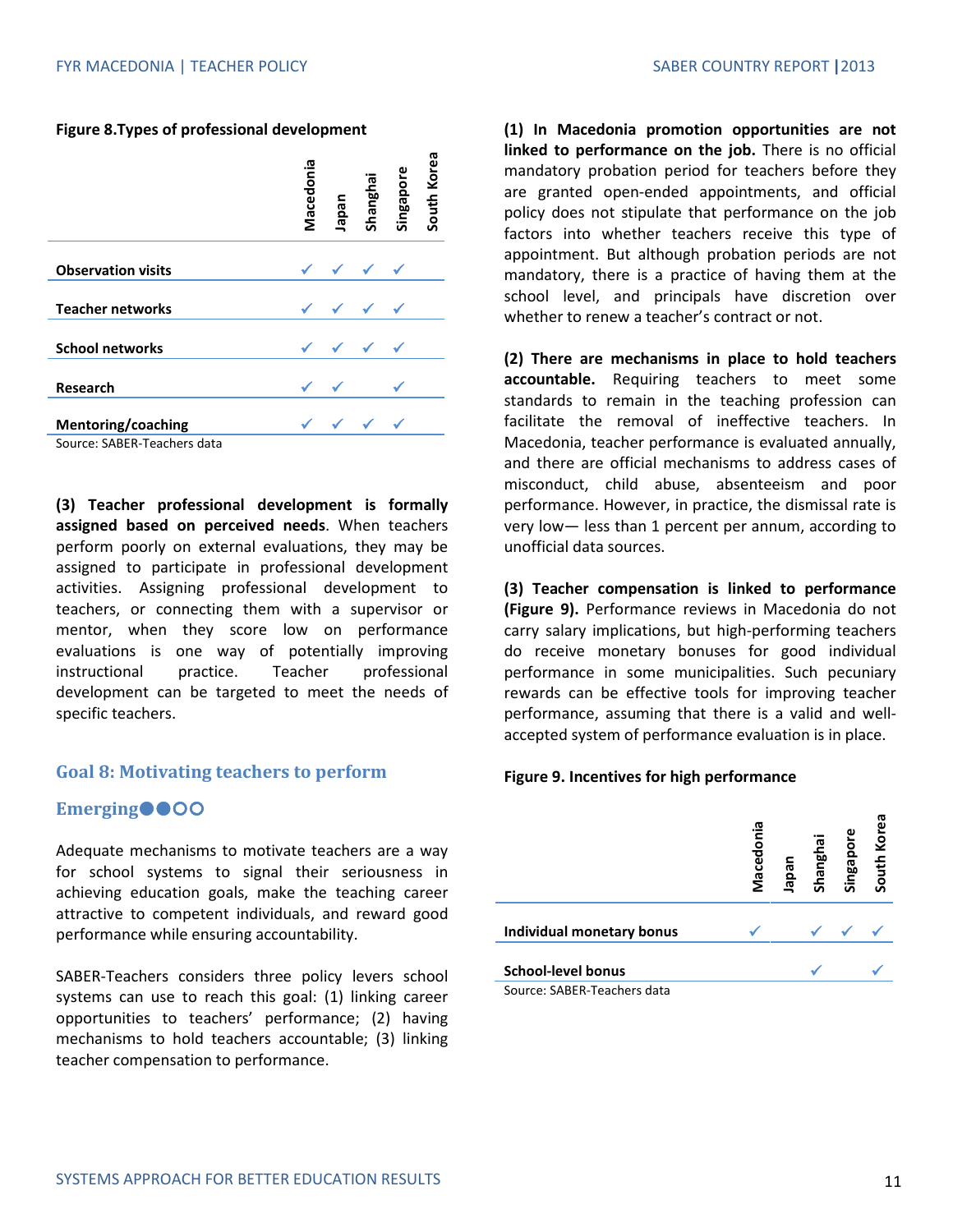#### **Policy Options**

This SABER country report has offered a snapshot of Macedonia's key policies on teachers and how they compare with those of top global performers in education. Building on that diagnosis, this section offers some options for further strengthening the teacher policy framework.

#### **Goal 1: Setting clear expectations for teachers**

There are clear expectations for what students should learn and what teachers are supposed to do. Teachers' official duties involve both teaching and nonteaching tasks related to instructional improvement.

Set expectations for what percentage of teachers' working time should be dedicated to teaching and what percentage should be used for other necessary activities that may contribute to instructional improvement.

#### **Goal 2: Attracting the best into teaching**

Entry requirements, working conditions, and career advancement opportunities may be appealing for talented candidates. However, teacher pay may not be appealing signaling teaching as a low-status profession.

- Ensure teachers get competitive pay, especially at the entry-level.
- Ensure teacher performance is one of the criteria used for teacher promotion and career advancement. For example, vertical and horizontal promotions could be based on merit, not tenure (relax the years of teaching experience requirement for promotions, so that high performing teachers have the opportunity for career advancement).

#### **Goal 3: Preparing teachers with useful training and experience**

Current teacher initial education systems may be suited to ensure good quality teachers. Beginning teachers have opportunities to develop practical teaching skills.

• Teacher preparation could include more experience in the classroom. The more teachers are able to try out their pedagogical theories, subject matter knowledge, and classroom

management skills on students, the better prepared they will be for their careers.

#### **Goal 4: Matching teachers' skills with students' needs**

There are official systems in place to address teacher shortages in hard-to-staff schools, but not to attract teachers in critical-shortage subject areas.

- Develop a system for identifying critical shortage subjects at the regional level, and by language of instruction.
- Reconsider existing incentives for working in hard-to-staff schools and ensure that they are appealing to teachers.

#### **Goal 5: Leading teachers with strong principals**

Principals are expected to monitor teacher performance and provide support to teachers to improve instructional practice, but their performance is not rewarded. At present there are training courses for new principals, but no mentorships or guidance to ensure that new principals have the necessary skills to act as instructional leaders and successful managers.

- Principal performance in Macedonia could be further enhanced by providing principals with an obligatory mentorship program and/or specific coursework to promote leadership skills.
- Initiate a system for evaluating principal performance and ensure student and teacher outcomes are factored into principal performance reviews.
- Conduct a needs assessment to understand what are the specific needs and issues principals face in their work.

#### **Goal 6: Monitoring teaching and learning**

There are systems in place to assess student learning in order to inform teaching and policy. Teacher performance is evaluated every three years using criteria that assess effective teaching.

• Ensure that student achievement data collected are comparable year-on-year, so that it becomes possible to evaluate teacher and school performance over time.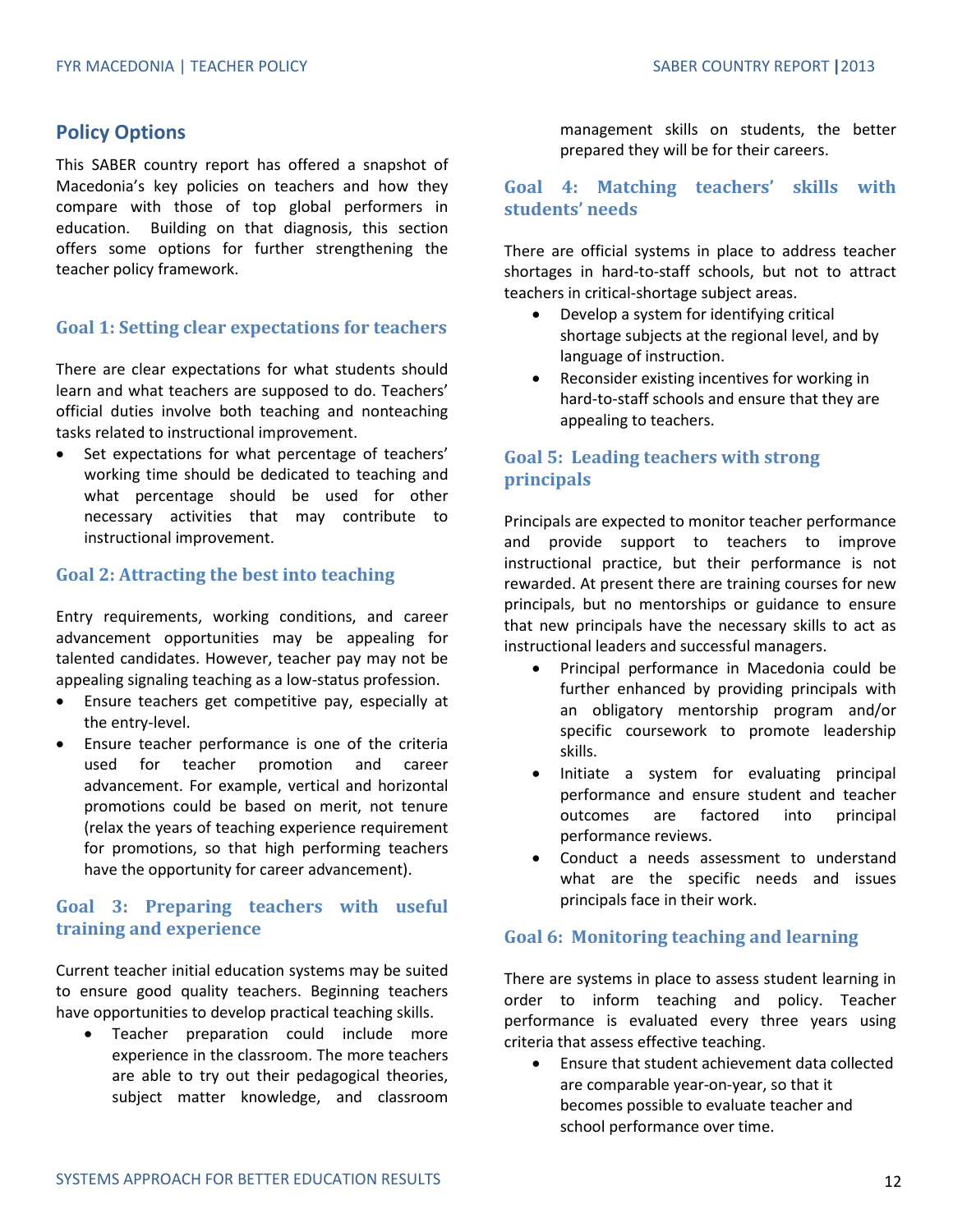#### **Goal 7: Supporting teachers to improve instruction**

There are opportunities for teacher professional development, but requirements for teachers (e.g. the number of days for professional development) are not specified.

- Continue to require that primary and secondary school teachers participate in professional development activities each year. Research suggests that effective teacher professional development is collaborative and provides opportunities for the analysis of instructional practice, as opposed to one-time workshops or conferences.
- Focus more on ensuring the quality rather than quantity of professional development activities.
- Ensure there is a regular budget for professional development activities.

#### **Goal 8: Motivating teachers to perform**

There are mechanisms in place to hold teachers accountable. Promotion opportunities are not linked to teacher performance, but high performing teachers do have an opportunity to receive monetary bonuses.

- Improve mechanisms for holding teachers accountable. For example, set requirements for professional development or additional performance evaluations for teachers who underperform and need it.
- Reward high-performing teachers with desirable incentives—monetary or otherwise.
- Link teacher performance reviews to student outcomes.
- Ensure that the results of teacher evaluations and feedback reaches teachers and that evaluations are not simply done pro forma.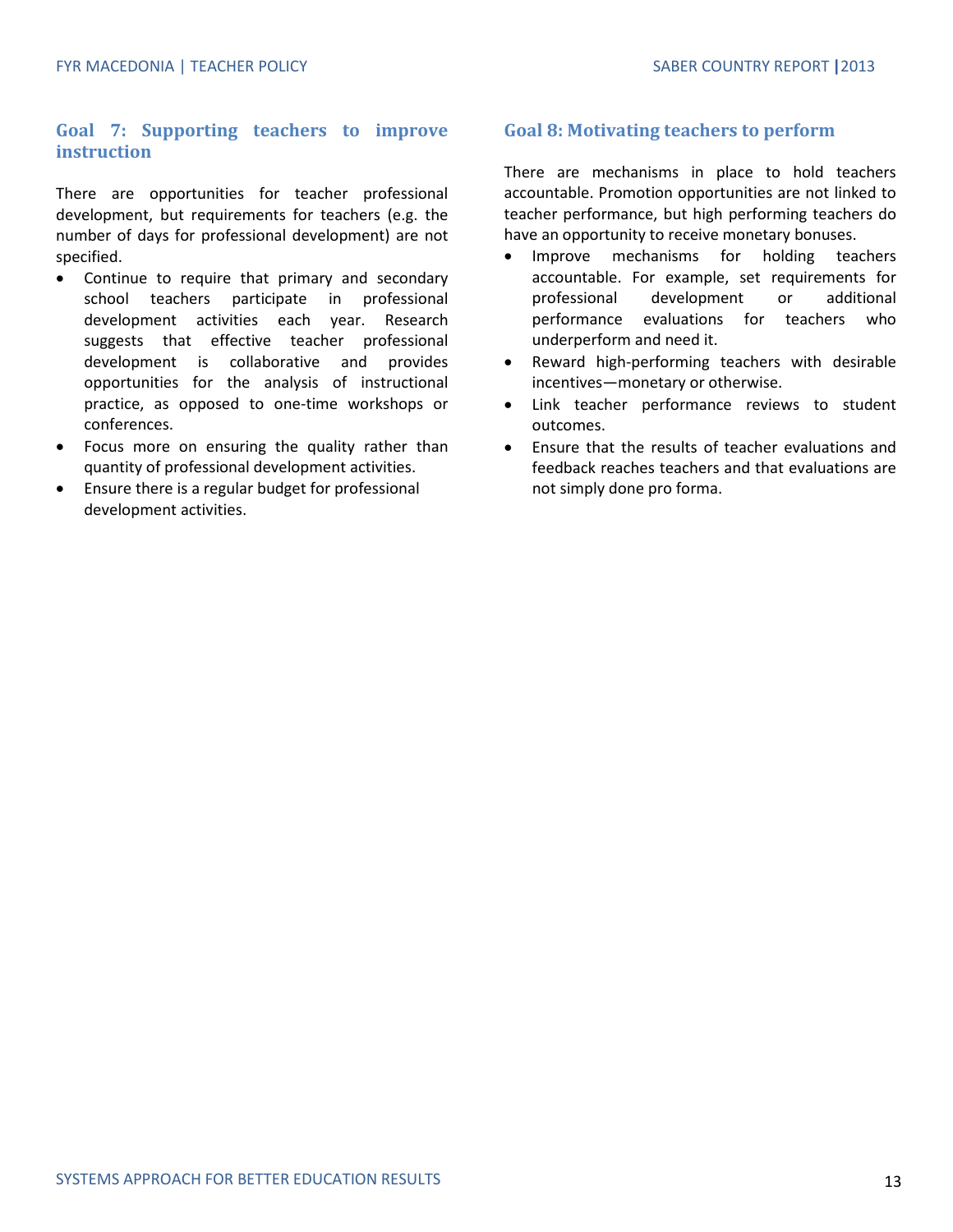#### **Acknowledgements**

This report was prepared by Mary Breeding (Consultant, HDNED), with inputs from Gorica Mickovska (Consultant, ECSH2), Andrew Trembley (Consultant, HDNED), and under the direction of Halsey Rogers (Lead Economist, HDNED). We are especially grateful for the assistance of Bojana Naceva (Senior Education Specialist, ECSH2).

#### **References**

- Barber, M., & Mourshed, M. (2007).*How the World's Best-Performing School Systems Come Out on Top*. London, UK: McKinsey & Co.
- Campante, F. & Glaeser, E. L. (2009)."Yet Another Tale of Two Cities: Buenos Aires and Chicago." NBER Working Paper 15104.Cambridge, MA: National Bureau of Economic Research (NBER).
- Chaudhury, N., Hammer, J., Kremer, M., Muralidharan, K., & Rogers, F. H. (2006). "Missing in Action: Teacher and Health Worker Absence in Developing Countries." Journal of Economic Perspectives, 20:1, pp. 91-116.
- Darling-Hammond, L. (2010). "Steady Work: How Countries Build Successful Systems." In Darling-Hammond, L. (2010).The Flat World and Education: How America's Commitment to Equity Will Determine Our Future. New York, NY: Teachers College.
- Darling-Hammond, L.; & Rothman, R. (2011) *Teacher and leader effectiveness in high-performing education systems*.Washington, DC: Alliance for Excellent Education.
- Habyarimana, J. (2007) Characterizing Teacher Absence in Bulgaria: Evidence from 2006 Unit Cost Study. Washington, DC: The World Bank.
- Hanushek, E. A., & S. G. Rivkin. (2010). "Generalizations about Using Value-Added Measures of Teacher Quality." American Economic Review.100 (2): 267–71.
- Hanushek, E. &Woessmann (2007). "Education Quality and Economic Growth." Washington, DC: The World Bank.
- Hanushek, E. & Woessmann (2009). "Schooling, Cognitive Skills, and the Latin American Growth Puzzle." NBER Working Paper 15066.Cambridge, MA: National Bureau of Economic Research (NBER).
- Herrmann, M. A., & Rockoff, J. E. (2009). "Work Disruption, Worker Health, and Productivity: Evidence from Teaching." New York, NY: Columbia Business School.
- Ingersoll, R. (2007). *A comparative study of teacher preparation and qualifications in six nations.* Consortium for Policy Research on Education.
- Levin, B. (2008) *How to change 5000 schools.* Cambridge, MA: Harvard Education Press.
- Miller, R. T., Murnane, R. J., & Willett, J. B. (2008). "Do Teacher Absences Impact Student Achievement? Longitudinal Evidence From One Urban School District." *Educational Evaluation and Policy Analysis, 30*(2), 181-200.
- Nye, B., Konstantopoulos, S., & Hedges, L. V. (2004). "How Large Are Teacher Effects?" *Educational Evaluation and Policy Analysis, 26*(3), 237-257.
- OECD (2011) *Building a high-quality teaching profession. Lessons from around the world.* Paris: OECD.
- OECD (2012) *Preparing teachers and developing school leaders for the 21st century*. Paris: OECD.
- Park, A., & Hannum, E. (2001). "Do Teachers Affect Learning in Developing Countries?: Evidence from Matched Student-Teacher Data from China." *Paper presented at the Conference Rethinking Social Science Research on the Developing World in the 21st Century*. Park City, Utah: Social Science Research Council.
- Pritchett, L. & Viarengo, M. (2009)."Producing Superstars for the Economic Mundial: The Mexican Predicament with Quality of Education. PEPG Working Paper 09-01.Cambridge, MA: Program on Education Policy and Governance (PEPG).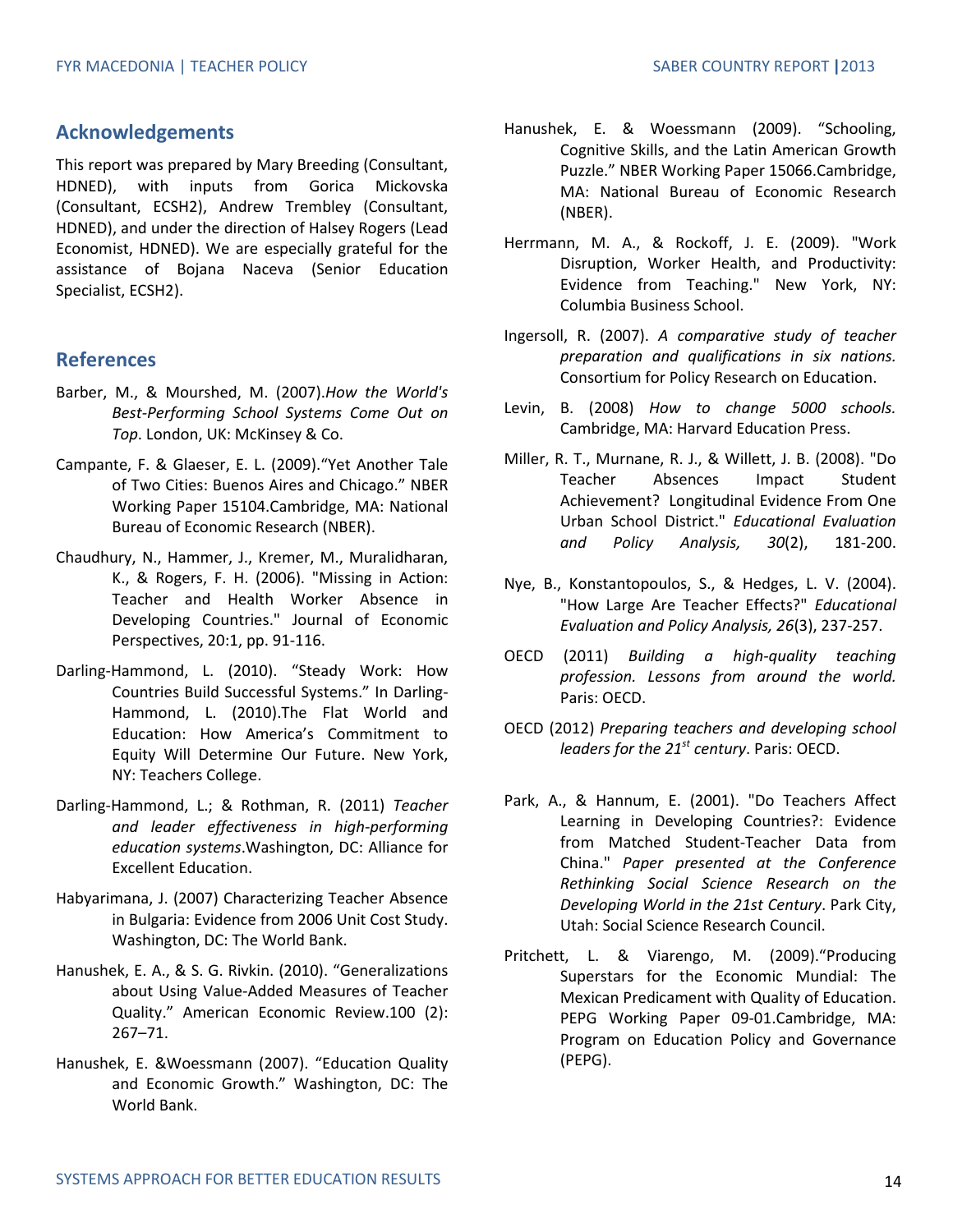- Rivkin, S. G., Hanushek, E. A., &Kain, J. F. (2005). "Teachers, Schools and Student Achievement." *Econometrica, 73*(2), 417-458.
- Rockoff, J. E. (2004). "The Impact of Individual Teachers on Student Achievement: Evidence from Panel Data." *American Economic Review, 94*(2), 247- 252.
- Rogers, F. H., & Vegas, E. (2009). "No More Cutting Class? Reducing Teacher Absence and Providing Incentives for Performance." *Policy Research Working Paper 4847*.Washington, DC: The World Bank.
- Sanders, W. L., & Rivers, J. C. (1996)."Cumulative and Residual Effects of Teachers on Future Student Academic Achievement. "*Research Progress Report*. Knoxville, TN: University of Tennessee Value-Added Research and Assessment Center.
- Vegas, E., et al. (2012) *What matters most in teacher policies? A framework for building a more effective teaching profession*. Washington, DC: The World Bank.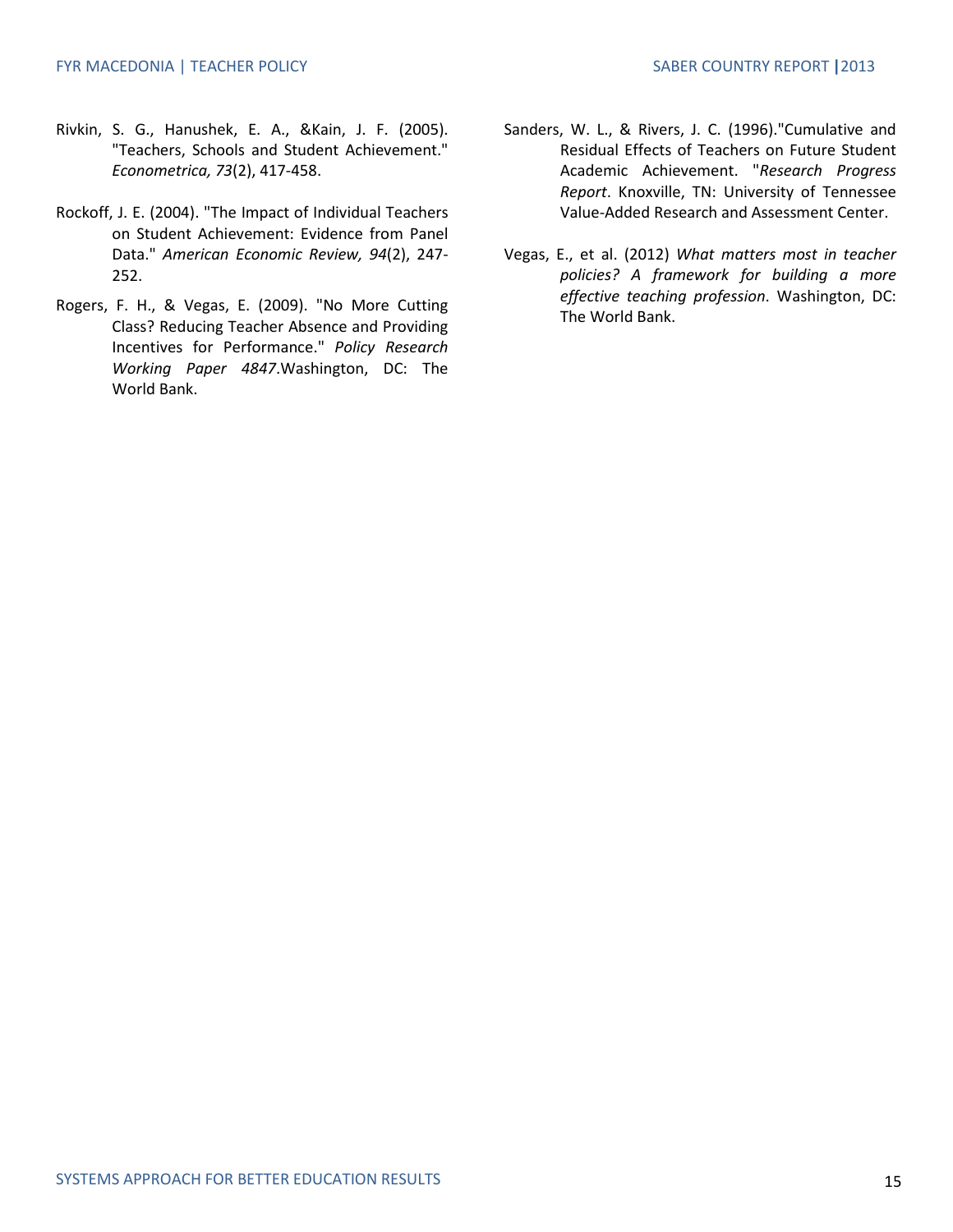#### **Official documents**

#### **LAWS FOR EDUCATION (ЗАКОНИ ЗА ОБРАЗОВАНИЕ)**

Law on primary education (Закон за основното образование)

[http://www.mon.gov.mk/images/pdf/Zakon%20za%20](http://www.mon.gov.mk/images/pdf/Zakon%20za%20osnovnoto%20obazovanie%202013.pdf) [osnovnoto%20obazovanie%202013.pdf](http://www.mon.gov.mk/images/pdf/Zakon%20za%20osnovnoto%20obazovanie%202013.pdf) 

Law on secondary education (Закон за средното образование)

[http://www.mon.gov.mk/images/pdf/Zakon%20za%20v](http://www.mon.gov.mk/images/pdf/Zakon%20za%20visokoto%20obrazovanie%20konsolidiran%20Fev%202013.pdf) [isokoto%20obrazovanie%20konsolidiran%20Fev%20201](http://www.mon.gov.mk/images/pdf/Zakon%20za%20visokoto%20obrazovanie%20konsolidiran%20Fev%202013.pdf) [3.pdf](http://www.mon.gov.mk/images/pdf/Zakon%20za%20visokoto%20obrazovanie%20konsolidiran%20Fev%202013.pdf)

Law on higher education (Закон за високо образование)

[http://www.mon.gov.mk/images/pdf/Zakon%20za%20v](http://www.mon.gov.mk/images/pdf/Zakon%20za%20visokoto%20obrazovanie%20konsolidiran%20Fev%202013.pdf) [isokoto%20obrazovanie%20konsolidiran%20Fev%20201](http://www.mon.gov.mk/images/pdf/Zakon%20za%20visokoto%20obrazovanie%20konsolidiran%20Fev%202013.pdf) [3.pdf](http://www.mon.gov.mk/images/pdf/Zakon%20za%20visokoto%20obrazovanie%20konsolidiran%20Fev%202013.pdf)

Law for Bureau for development of education (Закон за Бирото за развој на образованието) [http://www.mon.gov.mk/images/pdf/Zakon%20za%20](http://www.mon.gov.mk/images/pdf/Zakon%20za%20Biroto%20za%20razvoj%20na%20obrazovanieto.pdf) [Biroto%20za%20razvoj%20na%20obrazovanieto.pdf](http://www.mon.gov.mk/images/pdf/Zakon%20za%20Biroto%20za%20razvoj%20na%20obrazovanieto.pdf)

Law on Vocational Education and Training (Закон за Стручно образование и обука)

[http://www.mon.gov.mk/images/pdf/Zakon%20za%20s](http://www.mon.gov.mk/images/pdf/Zakon%20za%20struchnoto%20obrazovanie%20i%20obuka%202013.pdf) [truchnoto%20obrazovanie%20i%20obuka%202013.pdf](http://www.mon.gov.mk/images/pdf/Zakon%20za%20struchnoto%20obrazovanie%20i%20obuka%202013.pdf)

Law on Education Inspection (Закон за Просветната инспекција)

[http://www.mon.gov.mk/images/pdf/Zakon%20za%20](http://www.mon.gov.mk/images/pdf/Zakon%20za%20prosvetnata%20inspekcija%202013.pdf) [prosvetnata%20inspekcija%202013.pdf](http://www.mon.gov.mk/images/pdf/Zakon%20za%20prosvetnata%20inspekcija%202013.pdf)

Law on State Examination Centre (Закон за Државниот испитен центар)

[http://www.mon.gov.mk/images/pdf/Zakon%20za%20](http://www.mon.gov.mk/images/pdf/Zakon%20za%20Drzavniot%20ispiten%20centar.pdf) [Drzavniot%20ispiten%20centar.pdf](http://www.mon.gov.mk/images/pdf/Zakon%20za%20Drzavniot%20ispiten%20centar.pdf)

LAW FOR ORGANIZATION AND OPERATION OF THE STATE ADMINISTRATION (ЗАКОН ЗА ОРГАНИЗАЦИЈА И РАБОТА НА ОРГАНИТЕ НА ДРЖАВНАТА УПРАВА) [https://ener.gov.mk/files/propisi\\_files/documents/371](https://ener.gov.mk/files/propisi_files/documents/371_1123861591%D0%A2%D0%B5%D0%BA%D1%81%D1%82%20%D0%BD%D0%B0%20%D0%BF%D1%80%D0%BE%D0%BF%D0%B8%D1%81%D0%BE%D1%82_%D0%97%D0%B0%D0%BA%D0%BE%D0%BD%20%D0%B7%D0%B0%20%D0%BE%D1%80%D0%B3%D0%B0%D0%BD%D0%B8%D0%B7%D0%B0%D1%86%D0%B8%D1%98%D0%B0%20%D0%B8%20%D1%80%D0%B0%D0%B1%D0%BE%D1%82%D0%B0%20%D0%BD.pdf) [\\_1123861591%D0%A2%D0%B5%D0%BA%D1%81%D1%](https://ener.gov.mk/files/propisi_files/documents/371_1123861591%D0%A2%D0%B5%D0%BA%D1%81%D1%82%20%D0%BD%D0%B0%20%D0%BF%D1%80%D0%BE%D0%BF%D0%B8%D1%81%D0%BE%D1%82_%D0%97%D0%B0%D0%BA%D0%BE%D0%BD%20%D0%B7%D0%B0%20%D0%BE%D1%80%D0%B3%D0%B0%D0%BD%D0%B8%D0%B7%D0%B0%D1%86%D0%B8%D1%98%D0%B0%20%D0%B8%20%D1%80%D0%B0%D0%B1%D0%BE%D1%82%D0%B0%20%D0%BD.pdf) [82%20%D0%BD%D0%B0%20%D0%BF%D1%80%D0%BE](https://ener.gov.mk/files/propisi_files/documents/371_1123861591%D0%A2%D0%B5%D0%BA%D1%81%D1%82%20%D0%BD%D0%B0%20%D0%BF%D1%80%D0%BE%D0%BF%D0%B8%D1%81%D0%BE%D1%82_%D0%97%D0%B0%D0%BA%D0%BE%D0%BD%20%D0%B7%D0%B0%20%D0%BE%D1%80%D0%B3%D0%B0%D0%BD%D0%B8%D0%B7%D0%B0%D1%86%D0%B8%D1%98%D0%B0%20%D0%B8%20%D1%80%D0%B0%D0%B1%D0%BE%D1%82%D0%B0%20%D0%BD.pdf) [%D0%BF%D0%B8%D1%81%D0%BE%D1%82\\_%D0%97%](https://ener.gov.mk/files/propisi_files/documents/371_1123861591%D0%A2%D0%B5%D0%BA%D1%81%D1%82%20%D0%BD%D0%B0%20%D0%BF%D1%80%D0%BE%D0%BF%D0%B8%D1%81%D0%BE%D1%82_%D0%97%D0%B0%D0%BA%D0%BE%D0%BD%20%D0%B7%D0%B0%20%D0%BE%D1%80%D0%B3%D0%B0%D0%BD%D0%B8%D0%B7%D0%B0%D1%86%D0%B8%D1%98%D0%B0%20%D0%B8%20%D1%80%D0%B0%D0%B1%D0%BE%D1%82%D0%B0%20%D0%BD.pdf) [D0%B0%D0%BA%D0%BE%D0%BD%20%D0%B7%D0%B0](https://ener.gov.mk/files/propisi_files/documents/371_1123861591%D0%A2%D0%B5%D0%BA%D1%81%D1%82%20%D0%BD%D0%B0%20%D0%BF%D1%80%D0%BE%D0%BF%D0%B8%D1%81%D0%BE%D1%82_%D0%97%D0%B0%D0%BA%D0%BE%D0%BD%20%D0%B7%D0%B0%20%D0%BE%D1%80%D0%B3%D0%B0%D0%BD%D0%B8%D0%B7%D0%B0%D1%86%D0%B8%D1%98%D0%B0%20%D0%B8%20%D1%80%D0%B0%D0%B1%D0%BE%D1%82%D0%B0%20%D0%BD.pdf) [%20%D0%BE%D1%80%D0%B3%D0%B0%D0%BD%D0%B](https://ener.gov.mk/files/propisi_files/documents/371_1123861591%D0%A2%D0%B5%D0%BA%D1%81%D1%82%20%D0%BD%D0%B0%20%D0%BF%D1%80%D0%BE%D0%BF%D0%B8%D1%81%D0%BE%D1%82_%D0%97%D0%B0%D0%BA%D0%BE%D0%BD%20%D0%B7%D0%B0%20%D0%BE%D1%80%D0%B3%D0%B0%D0%BD%D0%B8%D0%B7%D0%B0%D1%86%D0%B8%D1%98%D0%B0%20%D0%B8%20%D1%80%D0%B0%D0%B1%D0%BE%D1%82%D0%B0%20%D0%BD.pdf) [8%D0%B7%D0%B0%D1%86%D0%B8%D1%98%D0%B0%](https://ener.gov.mk/files/propisi_files/documents/371_1123861591%D0%A2%D0%B5%D0%BA%D1%81%D1%82%20%D0%BD%D0%B0%20%D0%BF%D1%80%D0%BE%D0%BF%D0%B8%D1%81%D0%BE%D1%82_%D0%97%D0%B0%D0%BA%D0%BE%D0%BD%20%D0%B7%D0%B0%20%D0%BE%D1%80%D0%B3%D0%B0%D0%BD%D0%B8%D0%B7%D0%B0%D1%86%D0%B8%D1%98%D0%B0%20%D0%B8%20%D1%80%D0%B0%D0%B1%D0%BE%D1%82%D0%B0%20%D0%BD.pdf)

[20%D0%B8%20%D1%80%D0%B0%D0%B1%D0%BE%D1](https://ener.gov.mk/files/propisi_files/documents/371_1123861591%D0%A2%D0%B5%D0%BA%D1%81%D1%82%20%D0%BD%D0%B0%20%D0%BF%D1%80%D0%BE%D0%BF%D0%B8%D1%81%D0%BE%D1%82_%D0%97%D0%B0%D0%BA%D0%BE%D0%BD%20%D0%B7%D0%B0%20%D0%BE%D1%80%D0%B3%D0%B0%D0%BD%D0%B8%D0%B7%D0%B0%D1%86%D0%B8%D1%98%D0%B0%20%D0%B8%20%D1%80%D0%B0%D0%B1%D0%BE%D1%82%D0%B0%20%D0%BD.pdf) [%82%D0%B0%20%D0%BD.pdf](https://ener.gov.mk/files/propisi_files/documents/371_1123861591%D0%A2%D0%B5%D0%BA%D1%81%D1%82%20%D0%BD%D0%B0%20%D0%BF%D1%80%D0%BE%D0%BF%D0%B8%D1%81%D0%BE%D1%82_%D0%97%D0%B0%D0%BA%D0%BE%D0%BD%20%D0%B7%D0%B0%20%D0%BE%D1%80%D0%B3%D0%B0%D0%BD%D0%B8%D0%B7%D0%B0%D1%86%D0%B8%D1%98%D0%B0%20%D0%B8%20%D1%80%D0%B0%D0%B1%D0%BE%D1%82%D0%B0%20%D0%BD.pdf)

#### **COLLECTIVE AGREEMENTS (КОЛЕКТИВНИ ДОГОВОРИ)**

Collective agreement for primary education, general provisions (Колективен договор за основното образование во РМ општи одредби)

[http://www.sonk.org.mk/documents/Kol\\_dog\\_%20za\\_o](http://www.sonk.org.mk/documents/Kol_dog_%20za_osnovno_12_2008.pdf) [snovno\\_12\\_2008.pdf](http://www.sonk.org.mk/documents/Kol_dog_%20za_osnovno_12_2008.pdf)

[http://www.slvesnik.com.mk/Issues/0942F1658050174](http://www.slvesnik.com.mk/Issues/0942F1658050174D94D2C36571EF9B39.pdf) [D94D2C36571EF9B39.pdf](http://www.slvesnik.com.mk/Issues/0942F1658050174D94D2C36571EF9B39.pdf)

Collective agreement for secondary education, general provisions Колективен договор за средното образование во РМ општи одредби

[http://www.sonk.org.mk/documents/Kol\\_dog\\_za\\_sred](http://www.sonk.org.mk/documents/Kol_dog_za_sredno_%2012_2008.pdf) [no\\_%2012\\_2008.pdf](http://www.sonk.org.mk/documents/Kol_dog_za_sredno_%2012_2008.pdf) [http://www.slvesnik.com.mk/Issues/0942F1658050174](http://www.slvesnik.com.mk/Issues/0942F1658050174D94D2C36571EF9B39.pdf)

[D94D2C36571EF9B39.pdf](http://www.slvesnik.com.mk/Issues/0942F1658050174D94D2C36571EF9B39.pdf)

Agreement on the minimum wage in primary education Спогодба за најниска плата во основното образование

[http://www.sonk.org.mk/documents/spogodba\\_najnisk](http://www.sonk.org.mk/documents/spogodba_najniska_plata_osnovno_obr_30.1.2009.pdf) a plata osnovno obr 30.1.2009.pdf

Agreement on the minimum wage in secondary education

Спогодба за најниска плата во средното образование [http://www.sonk.org.mk/documents/spogodba\\_za\\_naj](http://www.sonk.org.mk/documents/spogodba_za_najniska_plata_sredno_obr_30.1.2009.pdf) niska plata sredno obr 30.1.2009.pdf

LABOR LAW (ЗАКОН ЗА РАБОТНИ ОДНОСИ) [http://mtsp.gov.mk/WBStorage/Files/zro\\_konsolidiran.](http://mtsp.gov.mk/WBStorage/Files/zro_konsolidiran.pdf) [pdf](http://mtsp.gov.mk/WBStorage/Files/zro_konsolidiran.pdf)

#### LAW ON HEALTH INSURANCE (ЗАКОН ЗА ЗДРАВСТВЕНОТО ОСИГУРУВАЊЕ)

[https://ener.gov.mk/files/propisi\\_files/documents/48\\_](https://ener.gov.mk/files/propisi_files/documents/48_%D0%97%D0%B0%D0%BA%D0%BE%D0%BD%20%D0%B7%D0%B0%20%D0%B7%D0%B4%D1%80%D0%B0%D0%B2%D1%81%D1%82%D0%B2%D0%B5%D0%BD%D0%BE%D1%82%D0%BE%20%D0%BE%D1%81%D0%B8%D0%B3%D1%83%D1%80%D1%83%D0%B2%D0%B0%D1%9A%D0%B5%20%20%D0%BF%D1%80%D0%B5%D1%87%D0%B8%D1%81%D1%82%D0%B5%D0%BD%20%D1%82%D0%B5%D0%BA.doc) [%D0%97%D0%B0%D0%BA%D0%BE%D0%BD%20%D0%](https://ener.gov.mk/files/propisi_files/documents/48_%D0%97%D0%B0%D0%BA%D0%BE%D0%BD%20%D0%B7%D0%B0%20%D0%B7%D0%B4%D1%80%D0%B0%D0%B2%D1%81%D1%82%D0%B2%D0%B5%D0%BD%D0%BE%D1%82%D0%BE%20%D0%BE%D1%81%D0%B8%D0%B3%D1%83%D1%80%D1%83%D0%B2%D0%B0%D1%9A%D0%B5%20%20%D0%BF%D1%80%D0%B5%D1%87%D0%B8%D1%81%D1%82%D0%B5%D0%BD%20%D1%82%D0%B5%D0%BA.doc) [B7%D0%B0%20%D0%B7%D0%B4%D1%80%D0%B0%D0](https://ener.gov.mk/files/propisi_files/documents/48_%D0%97%D0%B0%D0%BA%D0%BE%D0%BD%20%D0%B7%D0%B0%20%D0%B7%D0%B4%D1%80%D0%B0%D0%B2%D1%81%D1%82%D0%B2%D0%B5%D0%BD%D0%BE%D1%82%D0%BE%20%D0%BE%D1%81%D0%B8%D0%B3%D1%83%D1%80%D1%83%D0%B2%D0%B0%D1%9A%D0%B5%20%20%D0%BF%D1%80%D0%B5%D1%87%D0%B8%D1%81%D1%82%D0%B5%D0%BD%20%D1%82%D0%B5%D0%BA.doc) [%B2%D1%81%D1%82%D0%B2%D0%B5%D0%BD%D0%B](https://ener.gov.mk/files/propisi_files/documents/48_%D0%97%D0%B0%D0%BA%D0%BE%D0%BD%20%D0%B7%D0%B0%20%D0%B7%D0%B4%D1%80%D0%B0%D0%B2%D1%81%D1%82%D0%B2%D0%B5%D0%BD%D0%BE%D1%82%D0%BE%20%D0%BE%D1%81%D0%B8%D0%B3%D1%83%D1%80%D1%83%D0%B2%D0%B0%D1%9A%D0%B5%20%20%D0%BF%D1%80%D0%B5%D1%87%D0%B8%D1%81%D1%82%D0%B5%D0%BD%20%D1%82%D0%B5%D0%BA.doc) [E%D1%82%D0%BE%20%D0%BE%D1%81%D0%B8%D0%](https://ener.gov.mk/files/propisi_files/documents/48_%D0%97%D0%B0%D0%BA%D0%BE%D0%BD%20%D0%B7%D0%B0%20%D0%B7%D0%B4%D1%80%D0%B0%D0%B2%D1%81%D1%82%D0%B2%D0%B5%D0%BD%D0%BE%D1%82%D0%BE%20%D0%BE%D1%81%D0%B8%D0%B3%D1%83%D1%80%D1%83%D0%B2%D0%B0%D1%9A%D0%B5%20%20%D0%BF%D1%80%D0%B5%D1%87%D0%B8%D1%81%D1%82%D0%B5%D0%BD%20%D1%82%D0%B5%D0%BA.doc) [B3%D1%83%D1%80%D1%83%D0%B2%D0%B0%D1%9A](https://ener.gov.mk/files/propisi_files/documents/48_%D0%97%D0%B0%D0%BA%D0%BE%D0%BD%20%D0%B7%D0%B0%20%D0%B7%D0%B4%D1%80%D0%B0%D0%B2%D1%81%D1%82%D0%B2%D0%B5%D0%BD%D0%BE%D1%82%D0%BE%20%D0%BE%D1%81%D0%B8%D0%B3%D1%83%D1%80%D1%83%D0%B2%D0%B0%D1%9A%D0%B5%20%20%D0%BF%D1%80%D0%B5%D1%87%D0%B8%D1%81%D1%82%D0%B5%D0%BD%20%D1%82%D0%B5%D0%BA.doc) [%D0%B5%20%20%D0%BF%D1%80%D0%B5%D1%87%D](https://ener.gov.mk/files/propisi_files/documents/48_%D0%97%D0%B0%D0%BA%D0%BE%D0%BD%20%D0%B7%D0%B0%20%D0%B7%D0%B4%D1%80%D0%B0%D0%B2%D1%81%D1%82%D0%B2%D0%B5%D0%BD%D0%BE%D1%82%D0%BE%20%D0%BE%D1%81%D0%B8%D0%B3%D1%83%D1%80%D1%83%D0%B2%D0%B0%D1%9A%D0%B5%20%20%D0%BF%D1%80%D0%B5%D1%87%D0%B8%D1%81%D1%82%D0%B5%D0%BD%20%D1%82%D0%B5%D0%BA.doc) [0%B8%D1%81%D1%82%D0%B5%D0%BD%20%D1%82%](https://ener.gov.mk/files/propisi_files/documents/48_%D0%97%D0%B0%D0%BA%D0%BE%D0%BD%20%D0%B7%D0%B0%20%D0%B7%D0%B4%D1%80%D0%B0%D0%B2%D1%81%D1%82%D0%B2%D0%B5%D0%BD%D0%BE%D1%82%D0%BE%20%D0%BE%D1%81%D0%B8%D0%B3%D1%83%D1%80%D1%83%D0%B2%D0%B0%D1%9A%D0%B5%20%20%D0%BF%D1%80%D0%B5%D1%87%D0%B8%D1%81%D1%82%D0%B5%D0%BD%20%D1%82%D0%B5%D0%BA.doc) [D0%B5%D0%BA.doc](https://ener.gov.mk/files/propisi_files/documents/48_%D0%97%D0%B0%D0%BA%D0%BE%D0%BD%20%D0%B7%D0%B0%20%D0%B7%D0%B4%D1%80%D0%B0%D0%B2%D1%81%D1%82%D0%B2%D0%B5%D0%BD%D0%BE%D1%82%D0%BE%20%D0%BE%D1%81%D0%B8%D0%B3%D1%83%D1%80%D1%83%D0%B2%D0%B0%D1%9A%D0%B5%20%20%D0%BF%D1%80%D0%B5%D1%87%D0%B8%D1%81%D1%82%D0%B5%D0%BD%20%D1%82%D0%B5%D0%BA.doc)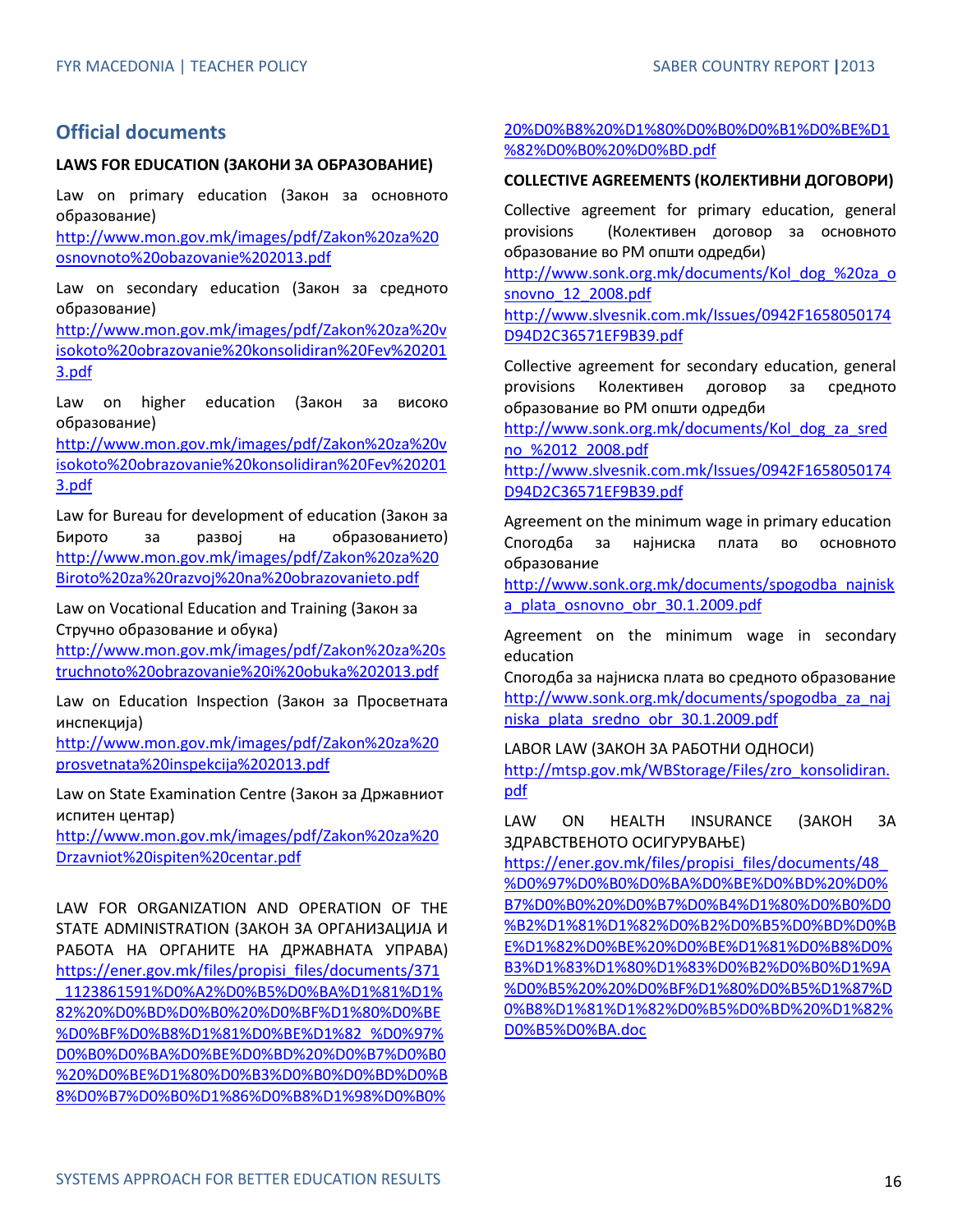LAW ON PENSION AND DISABILITY INSURANCE (ЗАКОН ЗА ПЕНЗИСКОТО И ИНВАЛИДСКОТО ОСИГУРУВАЊЕ)

[http://www.mtsp.gov.mk/WBStorage/Files/zpio\\_precist](http://www.mtsp.gov.mk/WBStorage/Files/zpio_precisten.pdf) [en.pdf](http://www.mtsp.gov.mk/WBStorage/Files/zpio_precisten.pdf)

Law on Local Self - Government (ЗАКОН ЗА ЛОКАЛНА САМОУПРАВА)

[https://ener.gov.mk/files/propisi\\_files/documents/549](https://ener.gov.mk/files/propisi_files/documents/549_%D0%97%D0%B0%D0%BA%D0%BE%D0%BD%20%D0%B7%D0%B0%20%D0%BB%D0%BE%D0%BA%D0%B0%D0%BB%D0%BD%D0%B0%D1%82%D0%B0%20%D1%81%D0%B0%D0%BC%D0%BE%D1%83%D0%BF%D1%80%D0%B0%D0%B2%D0%B0.pdf) [\\_%D0%97%D0%B0%D0%BA%D0%BE%D0%BD%20%D0](https://ener.gov.mk/files/propisi_files/documents/549_%D0%97%D0%B0%D0%BA%D0%BE%D0%BD%20%D0%B7%D0%B0%20%D0%BB%D0%BE%D0%BA%D0%B0%D0%BB%D0%BD%D0%B0%D1%82%D0%B0%20%D1%81%D0%B0%D0%BC%D0%BE%D1%83%D0%BF%D1%80%D0%B0%D0%B2%D0%B0.pdf) [%B7%D0%B0%20%D0%BB%D0%BE%D0%BA%D0%B0%](https://ener.gov.mk/files/propisi_files/documents/549_%D0%97%D0%B0%D0%BA%D0%BE%D0%BD%20%D0%B7%D0%B0%20%D0%BB%D0%BE%D0%BA%D0%B0%D0%BB%D0%BD%D0%B0%D1%82%D0%B0%20%D1%81%D0%B0%D0%BC%D0%BE%D1%83%D0%BF%D1%80%D0%B0%D0%B2%D0%B0.pdf) [D0%BB%D0%BD%D0%B0%D1%82%D0%B0%20%D1%81](https://ener.gov.mk/files/propisi_files/documents/549_%D0%97%D0%B0%D0%BA%D0%BE%D0%BD%20%D0%B7%D0%B0%20%D0%BB%D0%BE%D0%BA%D0%B0%D0%BB%D0%BD%D0%B0%D1%82%D0%B0%20%D1%81%D0%B0%D0%BC%D0%BE%D1%83%D0%BF%D1%80%D0%B0%D0%B2%D0%B0.pdf) [%D0%B0%D0%BC%D0%BE%D1%83%D0%BF%D1%80%D](https://ener.gov.mk/files/propisi_files/documents/549_%D0%97%D0%B0%D0%BA%D0%BE%D0%BD%20%D0%B7%D0%B0%20%D0%BB%D0%BE%D0%BA%D0%B0%D0%BB%D0%BD%D0%B0%D1%82%D0%B0%20%D1%81%D0%B0%D0%BC%D0%BE%D1%83%D0%BF%D1%80%D0%B0%D0%B2%D0%B0.pdf) [0%B0%D0%B2%D0%B0.pdf](https://ener.gov.mk/files/propisi_files/documents/549_%D0%97%D0%B0%D0%BA%D0%BE%D0%BD%20%D0%B7%D0%B0%20%D0%BB%D0%BE%D0%BA%D0%B0%D0%BB%D0%BD%D0%B0%D1%82%D0%B0%20%D1%81%D0%B0%D0%BC%D0%BE%D1%83%D0%BF%D1%80%D0%B0%D0%B2%D0%B0.pdf)

Law on the City of Skopje (ЗАКОН ЗА ГРАДОТ СКОПЈЕ) [https://ener.gov.mk/Default.aspx?item=pub\\_regulation](https://ener.gov.mk/Default.aspx?item=pub_regulation&subitem=view&itemid=eXqbCXPfRzN8g1+yREKVbg) [&subitem=view&itemid=eXqbCXPfRzN8g1+yREKVbg=](https://ener.gov.mk/Default.aspx?item=pub_regulation&subitem=view&itemid=eXqbCXPfRzN8g1+yREKVbg)=

JURISDICTION OF THE STATE SANITARY AND HEALTH INSPECTORATE

(НАДЛЕЖНОСТИ НА ДРЖАВНИОТ САНИТАРЕН И ЗДРАВСТВЕН ИНСПЕКТОРАТ)

[http://mz.gov.mk/wp-content/uploads/2013/01/dszi](http://mz.gov.mk/wp-content/uploads/2013/01/dszi-nadleznosti.pdf)[nadleznosti.pdf](http://mz.gov.mk/wp-content/uploads/2013/01/dszi-nadleznosti.pdf)

NATIONAL CURRICULA (НАСТАВНИ ПРОГРАМИ) National Curricula for Primary Education (Наставни програми за основно образование) <http://bro.gov.mk/?q=osnovno-obrazovanie>

National Curricula for Gymnasia (General Secondary Education)

(Наставни програми за гимназиско образование) [http://bro.gov.mk/?q=gimnazisko-obrazovanie](http://bro.gov.mk/?q=gimnazisko-obrazovanie-nastavni-programi)[nastavni-programi](http://bro.gov.mk/?q=gimnazisko-obrazovanie-nastavni-programi)